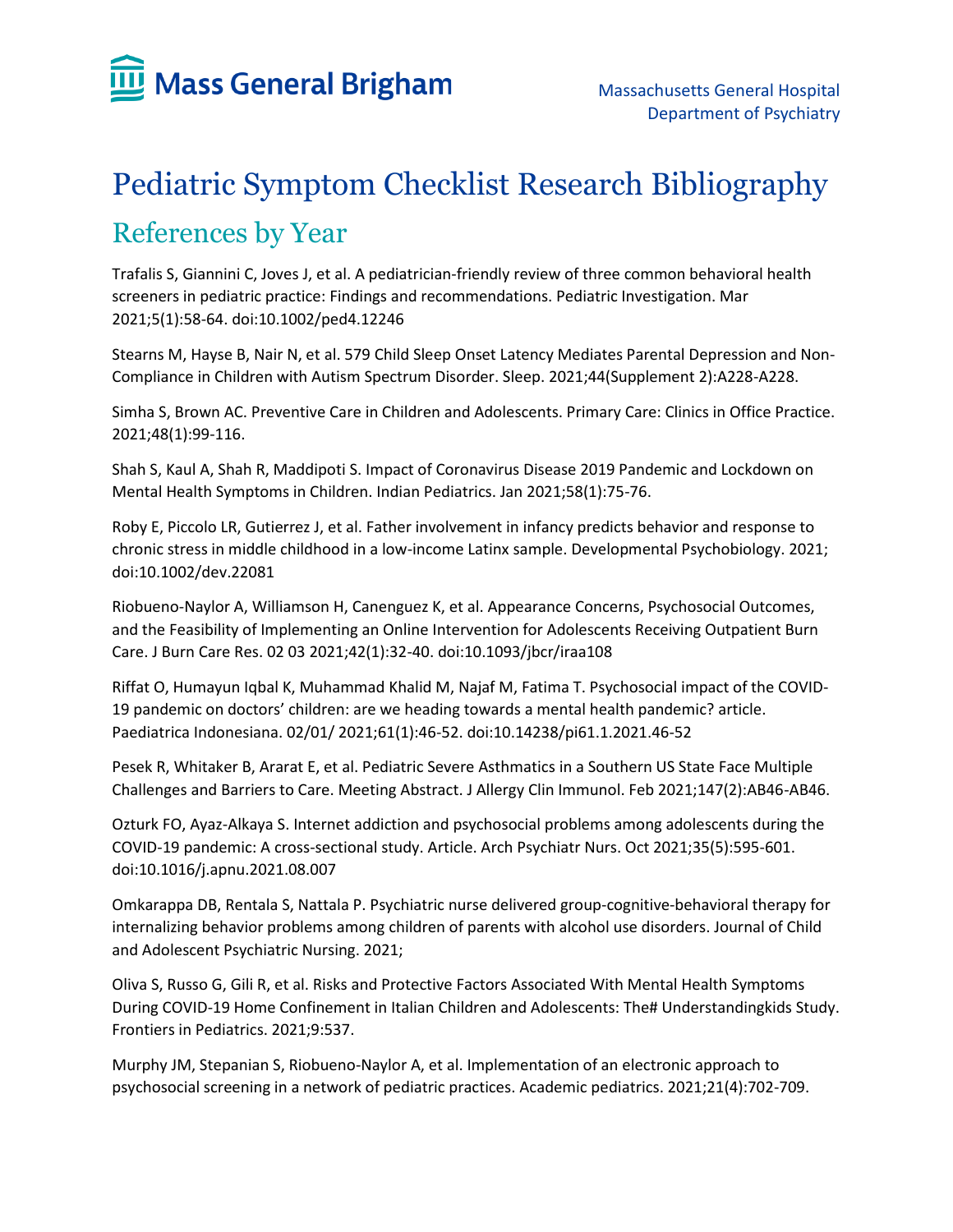

Mekori-Domachevsky E, Matalon N, Mayer Y, et al. Internalizing symptoms impede adolescents' ability to transition from in-person to online mental health services during the 2019 coronavirus disease pandemic. Article; Early Access. J Telemed Telecare. 2021; doi:10.1177/1357633x211021293

Marti FA, Pourat N, Lee C, Zima BT. Overview of Ten Child Mental Health Clinical Outcome Measures: Testing of Psychometric Properties with Diverse Client Populations in the US. Article; Early Access. Adm Policy Ment Health. 2021; doi:10.1007/s10488-021-01157-z

Lund E, Gabrielli J. The role of pediatric psychologists in mitigating disability-specific barriers among youth during the COVID-19 pandemic. Clinical Practice in Pediatric Psychology. 2021;9. doi:10.1037/cpp0000387

Lin Y-M, Kuo S-Y, Chang Y-K, et al. Effects of Parental Education on Screen Time, Sleep Disturbances, and Psychosocial Adaptation Among Asian Preschoolers: A Randomized Controlled Study. Journal of Pediatric Nursing-Nursing Care of Children & Families. Jan-Feb 2021;56:E27-E34. doi:10.1016/j.pedn.2020.07.003

Leiva L, Antivilo-Bruna A, Torres-Cortés B, Peña F, Scquicciarini AM. Relationship between adverse childhood experiences and mental health: Implications for a nationwide school mental health program. Current Psychology. 2021; doi:10.1007/s12144-021-02342-x

Jellinek MS. Attachments: The Pediatric Symptom Checklist: A Bridge to Child and Adolescent Psychiatry From Pediatrics. J Am Acad Child Adolesc Psychiatry. 2021;60(6):667-668. doi:10.1016/j.jaac.2020.10.020

Jellinek M, Murphy JM. Screening for Psychosocial Functioning as the Eighth Vital Sign. JAMA Pediatr. Jan 2021;175(1):13-14. doi:10.1001/jamapediatrics.2020.2005

Jellinek M, Bergmann P, Holcomb JM, et al. Recognizing Adolescent Depression with Parent-and Youth-Report Screens in Pediatric Primary Care. The Journal of Pediatrics. 2021;233:220-226. e1.

Irannezhad E, Soltanizadeh M. Comparison of Mental Health of Female Students with Early, Late, and Normal Menarche in Isfahan, Iran. 03/01/21 2021;27(4):253-260. doi:10.29252/ajcm.27.4.253

Im Y, Kim DH. Family Management Style and Psychosocial Health of Children with Chronic Conditions. Journal of child and family studies. Feb 2021;30(2):483-492. doi:10.1007/s10826-020-01870-7

Hussong AM, Midgette AJ, Thomas TE, Coffman JL, Cho S. Coping and Mental Health in Early Adolescence during COVID-19. Research on Child and Adolescent Psychopathology. 2021; doi:10.1007/s10802-021-00821-0

Hussong AM, Halberstadt A, Langley HA, Thomas TE, Coffman JL. Parents' Responses to Children's Ingratitude are Associated with Children's Gratitude and Internalizing 3 Years Later. Journal of Family Psychology. 2021;Publish Ahead of Print. doi:10.1037/fam0000855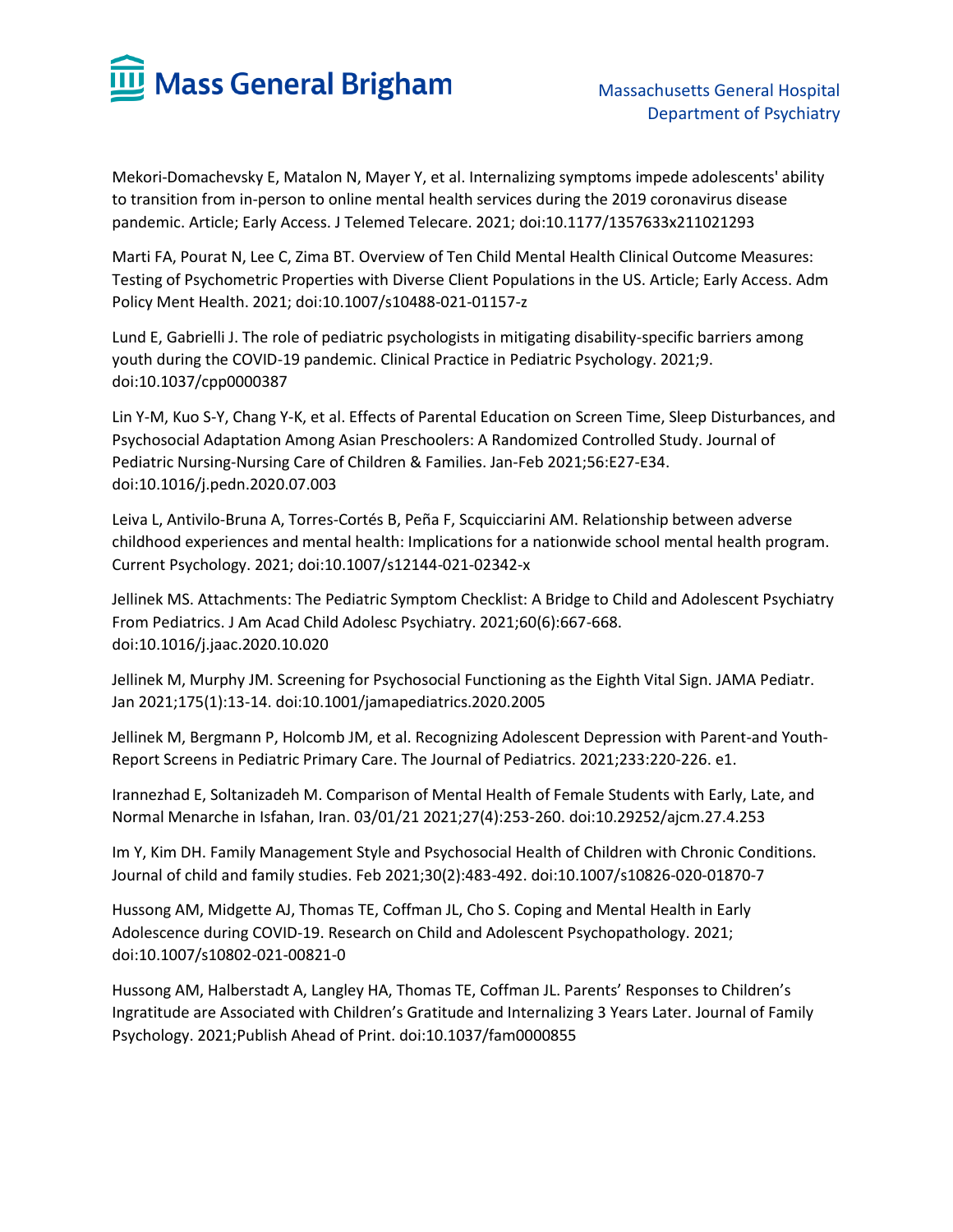

Holcomb JM, Boudreau AA, Riobueno-Naylor A, et al. Beyond Initial Screening: One-Year Follow-up of Adolescents with Internalizing Problems on the Pediatric Symptom Checklist. Journal of Developmental & Behavioral Pediatrics. 2021;42(4):283-290.

Higuchi T, Ishizaki Y, Uenishi H, et al. Reliability and Validity of the Japanese Version of the Youth-rating Pediatric Symptom Checklist Shortened Version. 2021;

Gaete J. Validation of the Paediatric Symptom Checklist to Identify and Assess Psychosocial Problems among Early Adolescents in Chile, 2017. Data. UK Data Archive. 2021;doi:http://dx.doi.org.ezpprod1.hul.harvard.edu/10.5255/UKDA-SN-854843

Burke RE, Hoffman ND, Guy L, Bailey J, Silver EJ. Screening, Monitoring, and Referral to Treatment for Young Adolescents at an Urban School-Based Health Center. Journal of School Health. 2021;91(11)doi:https://doi.org/10.1111/josh.13089

Bourne TY, Kumar S, Coutu FH. COVID-19 Effects on Education and Mental Health within Adolescents. Pediatrics. 2021;147(3 MeetingAbstract):213-213. doi:10.1542/peds.147.3\_MeetingAbstract.213

Bate J, Pham PT, Borelli JL. Be My Safe Haven: Parent-Child Relationships and Emotional Health During COVID-19. Article. Journal of Pediatric Psychology. Jul 2021;46(6):624-634. doi:10.1093/jpepsy/jsab046

Afzal E, Khan WI, Iqbal MK, Aftab K, Ahmad T. Prevalence of psychosocial problems in children with and without epilepsy: A comparative cross-section study. The Professional Medical Journal. 2021;28(04):557- 563. doi:https://doi.org/10.29309/TPMJ/2021.28.04.5800

Tolliver M, Polaha J, Williams SL, Studts CR. Evaluating the Prevalence of Child Psychosocial Concerns in Rural Primary Care. Rural Ment Health. Apr 2020;44(2):96-105. doi:10.1037/rmh0000130

Thomaseo Burton E, Jones TL, Smith WA, Han JC. Psychosocial Functioning After One Year of Interdisciplinary Pediatric Weight Management. Behav Med. 2020 Apr-Jun 2020;46(2):92-99. doi:10.1080/08964289.2019.1570073

Stubbs PH, Walters AS. Tools for the Assessment of Pediatric Restless Legs Syndrome. Front Psychiatry. 2020;11:356. doi:10.3389/fpsyt.2020.00356

Stadnick NA, Martinez K, Aarons GA, Lee DA, Van Cleave J, Brookman-Frazee L. Pediatric Primary Care Perspectives on Integrated Mental Health Care for Autism. Academic pediatrics. 2020/11/01/ 2020;20(8):1140-1147. doi:https://doi.org/10.1016/j.acap.2020.03.006

Spencer AE, Baul TD, Sikov J, et al. The relationship between social risks and the mental health of schoolage children in primary care. Academic pediatrics. 2020;20(2):208-215.

Shahzad S, Kliewer W, Ali M, Begum N. Different risk factors are associated with alcohol use versus problematic use in male Pakistani adolescents. International Journal of Psychology. Aug 2020;55(4):585- 589. doi:10.1002/ijop.12617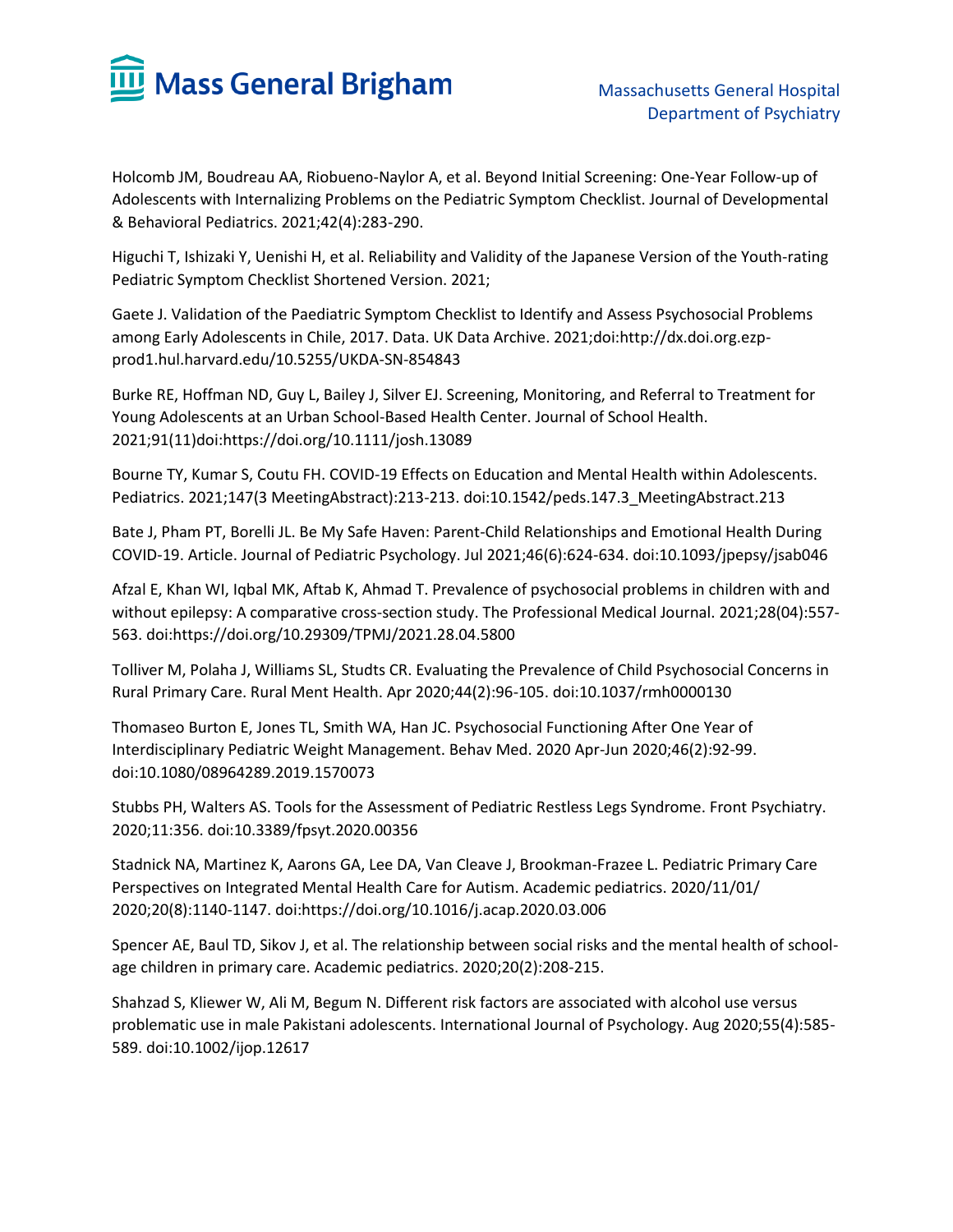

Sajady M, Gower AL, McCullough M, Jordan C. More than a View: School Landscape Features Are Associated with Improved Student Adjustment. Journal of Developmental and Behavioral Pediatrics. Aug 2020;41(6):436-442. doi:10.1097/dbp.0000000000000809

Research Support, U.S. Gov't, Non-P.H.S. Journal of clinical child and adolescent psychology : the official journal for the Society of Clinical Child and Adolescent Psychology, American Psychological Association, Division 53. Jan-Feb 2020;49(1):1-17. doi:10.1080/15374416.2019.1689824

Murphy JM, Riobueno-Naylor A, Haile H, et al. Behavioural Health Screening and Service Use in a Statewide Sample of Medicaid-Eligible Pediatric Outpatients. Science Repository. 2020;doi:10.31487/j.PDR.2020.03.04

Michaud AL, Cadigan C, Mason C, Recklitis CJ. Evaluating the Brief Parental Intake Form (BPIF) for psychosocial difficulties in childhood cancer survivors. Psychooncology. 10 2020;29(10):1510-1512. doi:10.1002/pon.5482

Metwally AM, El-Sonbaty MM, El Etreby LA, et al. Impact of National Egyptian school feeding program on growth, development, and school achievement of school children. World J Pediatr. Aug 2020;16(4):393-400. doi:10.1007/s12519-020-00342-8

McLaurin-Jiang S, Cohen GM, Brown CL, Edwards P, Albertini LW. Integrated Mental Health Training Relates to Pediatric Residents' Confidence with Child Mental Health Disorders. Acad Psychiatry. Jun 2020;44(3):299-304. doi:10.1007/s40596-020-01182-4

Mancini MA. A Pilot Study Evaluating a School-Based, Trauma-Focused Intervention for Immigrant and Refugee Youth. Child and Adolescent Social Work Journal. Jun 2020;37(3):287-300. doi:10.1007/s10560- 019-00641-8

Liu J, Guo S, Gao R, DiStefano C. Investigating school children's behavioral and emotional problems using pediatric symptoms checklist-17 in a structural equation modeling framework. School psychology international. 2020;41(3):257-275.

Liu J, DiStefano C, Burgess Y, Wang J. Pediatric Symptom Checklist-17 Testing Measurement Invariance of a Higher-Order Factor Model Between Boys and Girls. European Journal of Psychological Assessment. Jan 2020;36(1):77-83. doi:10.1027/1015-5759/a000495

Jeffrey J, Klomhaus A, Enenbach M, Lester P, Krishna R. Self-Report Rating Scales to Guide Measurement-Based Care in Child and Adolescent Psychiatry. Child and adolescent psychiatric clinics of North America. Oct 2020;29(4):601-629. doi:10.1016/j.chc.2020.06.002

Hawkins J. Improving Care for Children Affected by Adverse Childhood Experiences. DNP Scholarly Project: East Carolina University; 2020;

Hastuti H, Nisa Z, Umma H, Putri A, Mashuri Y. The Effect of Short Stature on Children's Cognitive Abilities and Psychosocial Condition. Journal of Maternal and Child Health. 01/01 2020;5:297-303. doi:10.26911/thejmch.2020.05.03.08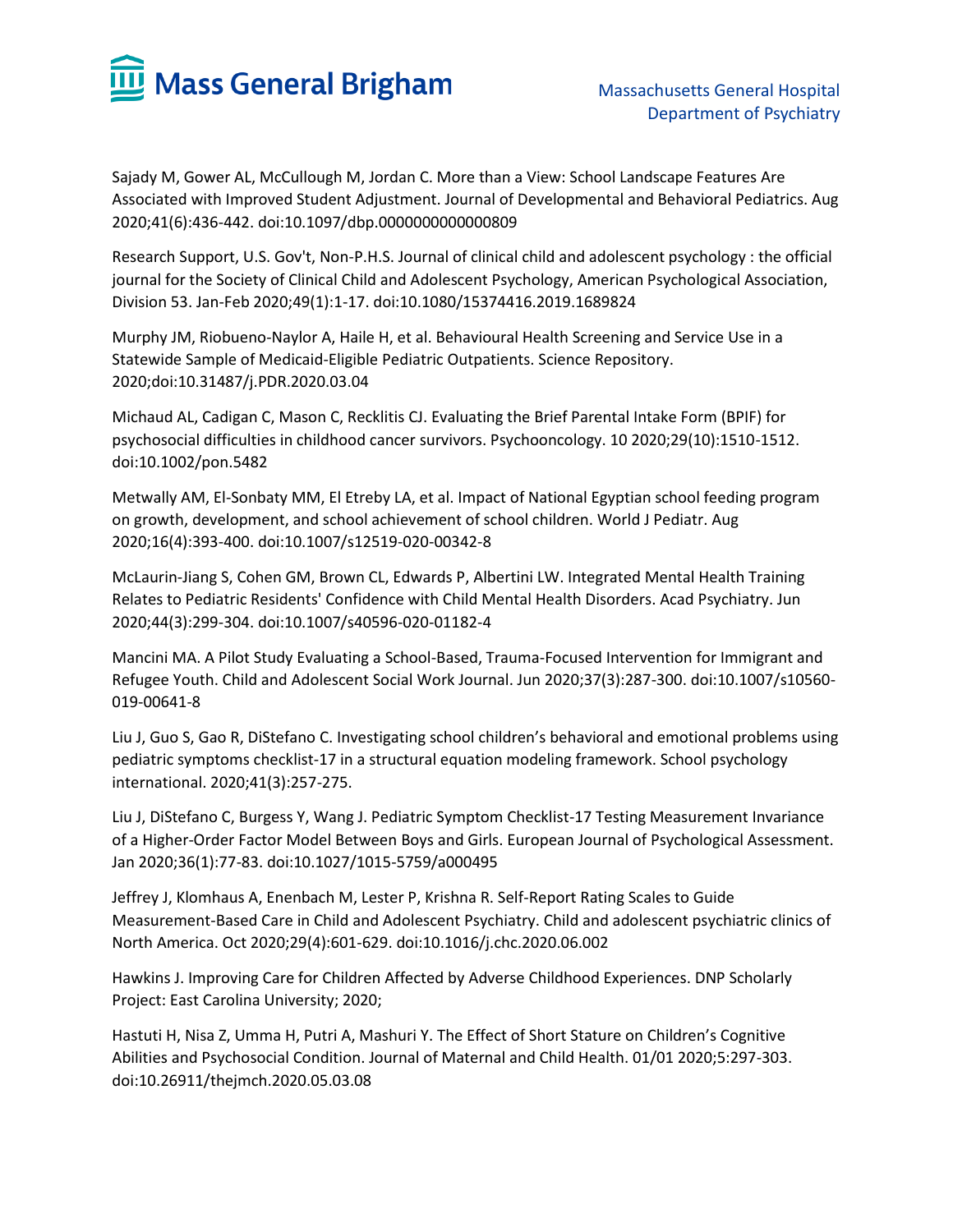

Gowey M, Redden D, Lim C, Janicke D, Dutton G. Executive function phenotypes in pediatric obesity. Pediatr Obes. 09 2020;15(9):e12655. doi:10.1111/ijpo.12655

Ghorbanpoor M, Mirzaie M, Mirhaghjou SN, Atrkar Roshan Z. The Relationship Between Psychosocial Status and Adherence to Treatment Regimen in Adolescents With Thalassemia. Research. Journal of Holistic Nursing and Midwifery. 2020;30(2):78-85. doi:10.32598/jhnm.30.2.78

Cianchetti C. Early Detection of Behavioral and Emotional Problems in School-Aged Children and Adolescents: The Parent Questionnaires. Clin Pract Epidemiol Ment Health. 2020;16:7-16. doi:10.2174/1745017902016010007

Choi KR, Stewart T, Fein E, et al. The Impact of Attachment-Disrupting Adverse Childhood Experiences on Child Behavioral Health. J Pediatr. 2020;221:224-229. doi:10.1016/j.jpeds.2020.03.006

Brino KAS. Pediatric Mental Health and the Power of Primary Care: Practical Approaches and Validating Challenges. J Pediatr Health Care. 2020 Mar - Apr 2020;34(2):e12-e20. doi:10.1016/j.pedhc.2019.09.013

Bergmann P, Lucke C, Nguyen T, Jellinek M, Murphy JM. Identification and utility of a short form of the Pediatric Symptom Checklist-Youth self-report (PSC-17-Y). European Journal of Psychological Assessment. 2020;36(1):56-64. doi:10.1027/1015-5759/a000486

Becker-Haimes EM, Tabachnick AR, Last BS, Stewart RE, Hasan-Granier A, Beidas RS. Evidence Base Update for Brief, Free, and Accessible Youth Mental Health Measures. J Clin Child Adolesc Psychol. 2020;49(1):1-17.

Ardıç E, Ünsal G, Bayram S. Validity and reliability of the Pictorial Pediatric Symptom Checklist. Journal of Psychiatric Nursing. 2020;11(1):20-27.

Arauz-Boudreau A, Riobueno-Naylor A, Haile H, et al. How an Electronic Medical Record System Facilitates and Demonstrates Effective Psychosocial Screening in Pediatric Primary Care. Clin Pediatr (Phila). 02 2020;59(2):154-162. doi:10.1177/0009922819892038

Zima BT, Marti FA, Lee CE, Pourat N. Selection of a Child Clinical Outcome Measure for Statewide Use in Publicly Funded Outpatient Mental Health Programs. Psychiatr Serv. 05 01 2019;70(5):381-388. doi:10.1176/appi.ps.201800424

Vargas B, Leiva L, Rojas-Andrade R, Scquicciarini AM. Effects of Psychosocial Adversity on School Maladjustment: A Follow-up of Primary School Students. article. Psicología Educativa: Revista de los Psicólogos de la Educación. 2019;25(2):101-108. doi:10.5093/psed2019a10

Suku S, Soni J, Martin MA, et al. A multivariable analysis of childhood psychosocial behaviour and household functionality. Child Care Health Dev. 07 2019;45(4):551-558. doi:10.1111/cch.12665

Spencer AE, Chiang C, Plasencia N, et al. Utilization of Child Psychiatry Consultation Embedded in Primary Care for an Urban, Latino Population. Journal of Health Care for the Poor & Underserved. 2019;30(2):637-652. doi:10.1353/hpu.2019.0047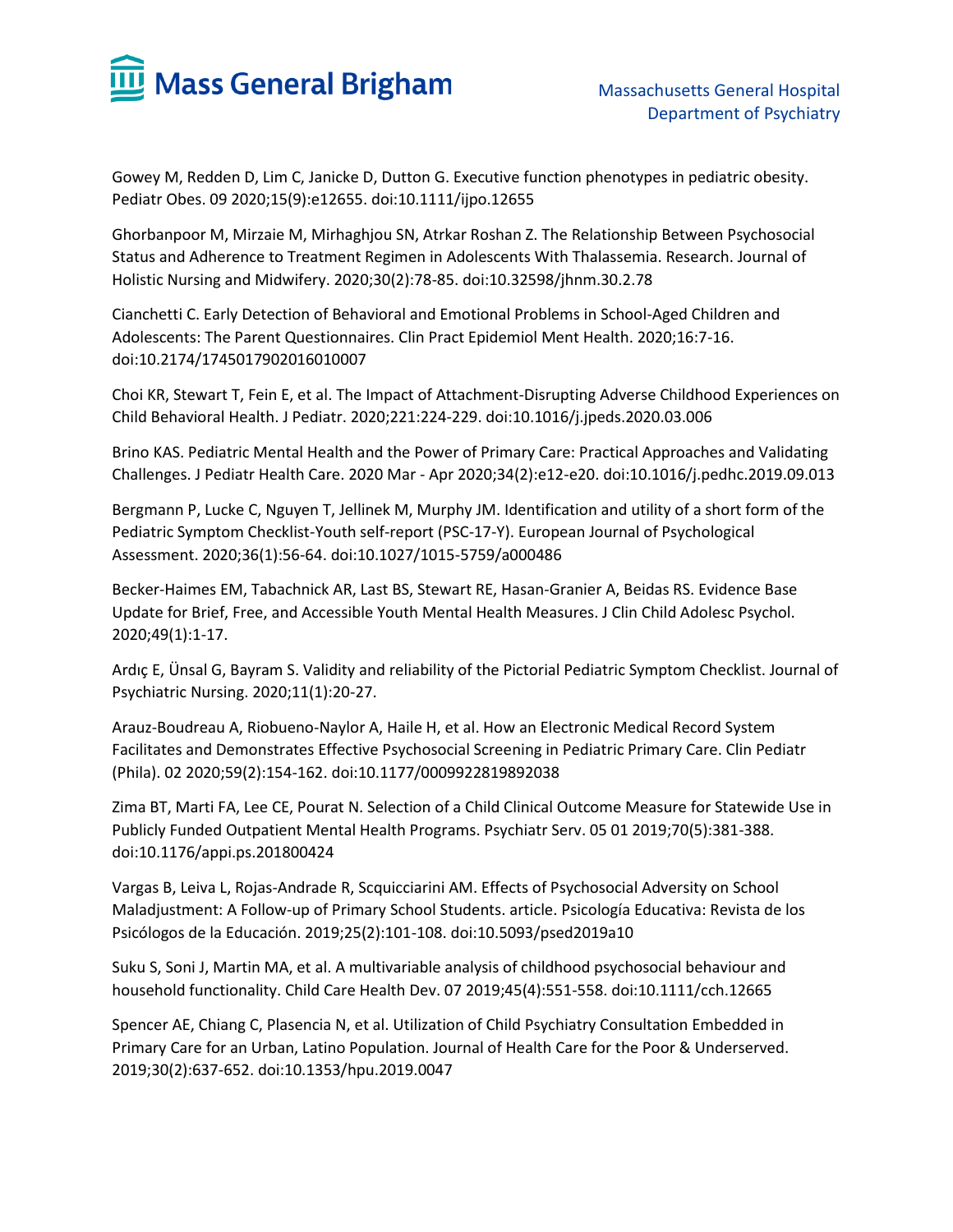

Shellman AB, Meinert AC, Curtis DF. Physician Utilization of a Universal Psychosocial Screening Protocol in Pediatric Primary Care. Clin Pediatr (Phila). 08 2019;58(9):957-969. doi:10.1177/0009922819845878

Semenkovich K, Berlin KS, Ankney RL, et al. Predictors of diabetic ketoacidosis hospitalizations and hemoglobin A1c among youth with Type 1 diabetes. Health Psychol. Jul 2019;38(7):577-585. doi:10.1037/hea0000719

Rukabyarwema JP, McCall N, Ngambe T, Kanyembari XB, Needlman R. Behavior Problems in Physically Ill Children in Rwanda. J Dev Behav Pediatr. 2019 Oct/Nov 2019;40(8):642-650. doi:10.1097/dbp.0000000000000698

Riobueno-Naylor A, Romo S, Kazis L, et al. Usefulness of a Novel System for Feedback of Patient-Reported Outcome Measures in Children Recovering From Burns. J Burn Care Res. 10 16 2019;40(6):776- 784. doi:10.1093/jbcr/irz082

Richards JE, Whiteside U, Ludman EJ, et al. Understanding why patients may not report suicidal ideation at a health care visit prior to a suicide attempt: A qualitative study. Psychiatric services. 2019;70(1):40- 45. doi:10.1176/appi.ps.201800342

Raman V, Prakash A, D'Souza F. Psychosocial Issues in Children With Thalassemia: From Identification to a Model for Management in a Developing Country. J Pediatr Hematol Oncol. 04 2019;41(3):218-221. doi:10.1097/mph.0000000000001370

Parker EM, Jacobson J, Pullmann MD, Kerns SEU. Identifying Psychosocial Problems Among Children and Youth in the Child Welfare System Using the PSC-17: Exploring Convergent and Discriminant Validity with Multiple Informants. Child Psychiatry Hum Dev. 02 2019;50(1):108-120. doi:10.1007/s10578-018- 0824-6

Öner Ö, Karaca S, Cangür Ş. The validity and reliability of pictorial pediatric symptom checklist in children of 4-5 ages. Anadolu Psikiyatri Derg. 2019;20(1):73-81.

Nasir A, Zimmer A, Taylor D, Santo J. Psychosocial assessment of the family in the clinical setting. BMC Psychol. Jan 11 2019;7(1):3. doi:10.1186/s40359-018-0277-5

Mehus CJ, Kazlauskaite V, Colianni S, Borowsky IW. Parents' interest in resources to address their child's behavioral health through primary care. Fam Syst Health. 09 2019;37(3):244-248. doi:10.1037/fsh0000429

McGovern CM, Arcoleo K, Melnyk B. COPE for asthma: Outcomes of a cognitive behavioral intervention for children with asthma and anxiety. Sch Psychol. Nov 2019;34(6):665-676. doi:10.1037/spq0000310

Marlow M, Servili C, Tomlinson M. A review of screening tools for the identification of autism spectrum disorders and developmental delay in infants and young children: recommendations for use in low- and middle-income countries. Autism Res. 02 2019;12(2):176-199. doi:10.1002/aur.2033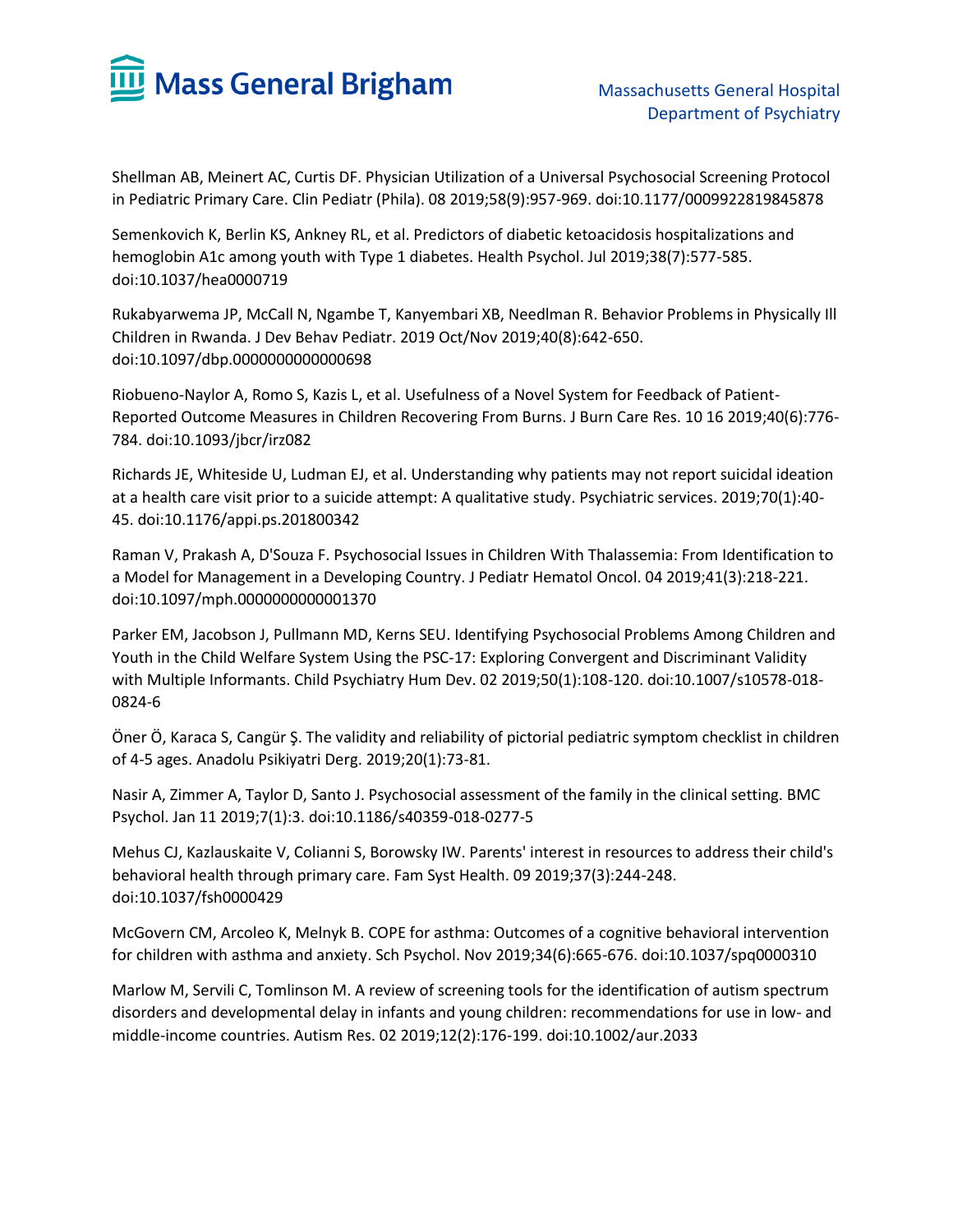

Leiva L, Rojas R, Peña F, Vargas B, Scquicciarini AM. Detectando las Dificultades Emocionales y Conductuales en la Escuela: Validación de PSC-17. Revista Iberoamericana de Diagnóstico y Evaluación-e Avaliação Psicológica. 2019;1(50):95-105.

Lee CC, Holder-Niles FF, Haynes L, et al. Associations Between Patient-Reported Outcome Measures of Asthma Control and Psychosocial Symptoms. Clin Pediatr (Phila). 03 2019;58(3):307-312. doi:10.1177/0009922818812479

Kefale D, Boka A, Mengstu Z, Belayneh Z, Zeleke S. Emotional and behavioral problems and associated factors among children and adolescents on highly active anti-retroviral therapy in public hospitals of West Gojjam zone, Amhara regional state of Ethiopia, 2018: a cross-sectional study. BMC Pediatr. 05 03 2019;19(1):141. doi:10.1186/s12887-019-1453-3

Jacobson JH, Pullmann MD, Parker EM, Kerns SEU. Measurement Based Care in Child Welfare-Involved Children and Youth: Reliability and Validity of the PSC-17. Child Psychiatry Hum Dev. 04 2019;50(2):332- 345. doi:10.1007/s10578-018-0845-1

Groves AP, Gettinger K, Druley TE, et al. Special Therapy and Psychosocial Needs Identified in a Multidisciplinary Cancer Predisposition Syndrome Clinic. J Pediatr Hematol Oncol. 03 2019;41(2):133- 136. doi:10.1097/mph.0000000000001251

Foy JM, Green CM, Earls MF, CHILD COPAO, FAMILY HEALTH MHLWG. Mental Health Competencies for Pediatric Practice. Pediatrics. 2019;144(5):e20192757. doi:10.1542/peds.2019-2757

Fonseca A, Kral MC, Lally MD, Boan AD, Macias MM. Bullying and ostracism in youth with and without ADHD: Implications for risk and resilience. Children's Health Care. 2019;48(2):164-175. doi:10.1080/02739615.2018.1514607

El-Sonbaty MM, Fathy A, Aljohani A. Assessment of Behavioural Disorders in Children with Functional Constipation. Open Access Maced J Med Sci. Dec 15 2019;7(23):4019-4022. doi:10.3889/oamjms.2019.677

DiStefano C, Barth SG, Greer F. Assessing Equivalency of PSC-17 Ratings: Does It Matter if Mixed or Grouped Item Format Is Used? Journal of Psychoeducational Assessment. 10/01/ 2019;37(7):920-924.

Choi KR, McCreary M, Ford JD, Rahmanian Koushkaki S, Kenan KN, Zima BT. Validation of the Traumatic Events Screening Inventory for ACEs. Pediatrics. 2019;143(4)doi:10.1542/peds.2018-2546

Chellan D, Muktesh G, Vaiphei K, et al. Effect of gluten-free diet and compliance on quality of life in pediatric celiac disease patients. JGH Open. Oct 2019;3(5):388-393. doi:10.1002/jgh3.12172

Chaurasiya A, Ranjan JK, Asthana HS. Hindi adaptation of Pediatric Symptom Checklist-Youth Version (PSC-Y). Journal of Indian Association for Child & Adolescent Mental Health. 2019;15(1):69-84.

Buchbinder D, Patel SK, Casillas JN, et al. Parent proxy assessment of sibling quality of life following pediatric hematopoietic cell transplantation. Health Qual Life Outcomes. Oct 29 2019;17(1):162. doi:10.1186/s12955-019-1231-9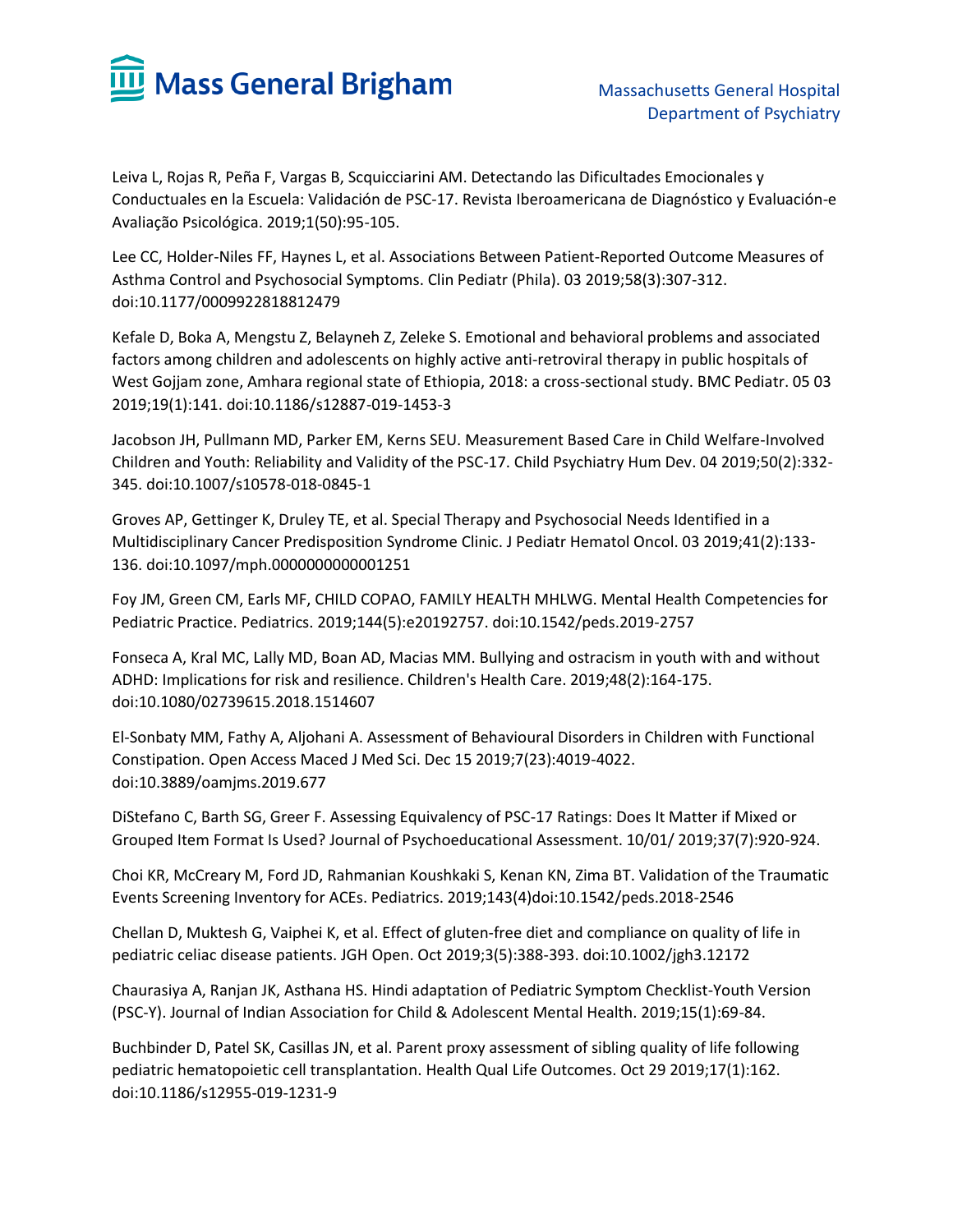

Berger-Jenkins E, Monk C, D'Onfro K, et al. Screening for Both Child Behavior and Social Determinants of Health in Pediatric Primary Care. Research Support, Non-U.S. Gov't. J Dev Behav Pediatr. Jul/Aug 2019;40(6):415-424. doi:10.1097/DBP.0000000000000676

Baugh EJ, Ballard SM, Carter L, Tyndall L, Nolan M, Littlewood K. The County-Wide Dissemination of Triple P Parenting Program: An Implementation Study. Prog Community Health Partnersh. 2019;13(1):73-81. doi:10.1353/cpr.2019.0010

Basch MC, Stromberg SE, Krietsch K, et al. Adolescent-Reported Sleep/Wake Patterns in the Relationships Between Inhibitory Control and Internalizing and Externalizing Problems. J Dev Behav Pediatr. 12 2019;40(9):679-685. doi:10.1097/dbp.0000000000000707

Zima BT, McCreary M, Kenan K, et al. Development and Evaluation of Two Integrated Care Models for Children Using a Partnered Formative Evaluation Approach. Ethn Dis. 2018;28(Suppl 2):445-456. doi:10.18865/ed.28.S2.445

Zalta AK, Bui E, Karnik NS, et al. Examining the Relationship Between Parent and Child Psychopathology in Treatment-Seeking Veterans. Child Psychiatry Hum Dev. 2018;49(2):209-216. doi:10.1007/s10578- 017-0743-y

Young ND, Takala CR. Sequential Screening to Improve Behavioral Health Needs Detection in Primary Care. J Am Acad Child Adolesc Psychiatry. 08 2018;57(8):603-609. doi:10.1016/j.jaac.2018.04.017

Wylie-Rosett J, Groisman-Perelstein AE, Diamantis PM, et al. Embedding weight management into safety-net pediatric primary care: randomized controlled trial. Int J Behav Nutr Phys Act. 01 22 2018;15(1):12. doi:10.1186/s12966-017-0639-z

Weigel MM, Armijos RX. Household Food Insecurity and Psychosocial Dysfunction in Ecuadorian Elementary Schoolchildren. Int J Pediatr. 2018;2018:6067283. doi:10.1155/2018/6067283

Spencer AE, Plasencia N, Sun Y, et al. Screening for Attention-Deficit/Hyperactivity Disorder and Comorbidities in a Diverse, Urban Primary Care Setting. Clin Pediatr (Phila). 10 2018;57(12):1442-1452. doi:10.1177/0009922818787329

Ratcliff MB, Catlin PA, Peugh JL, Siegel RM, Kirk S, Tamm L. Psychosocial Screening Among Youth Seeking Weight Management Treatment. Clin Pediatr (Phila). 03 2018;57(3):277-284. doi:10.1177/0009922817715936

Murphy JM, Nguyen T, Lucke C, Chiang C, Plasencia N, Jellinek M. Adolescent Self-Screening for Mental Health Problems; Demonstration of an Internet-Based Approach. Acad Pediatr. 2018;18(1):59-65. doi:10.1016/j.acap.2017.08.013

May J, Kazee N, Castillo S, et al. From silos to an innovative health care delivery and patient engagement model for children in Medicaid. Healthcare (Amsterdam). 2018;6(1):67-73. doi:10.1016/j.hjdsi.2016.12.008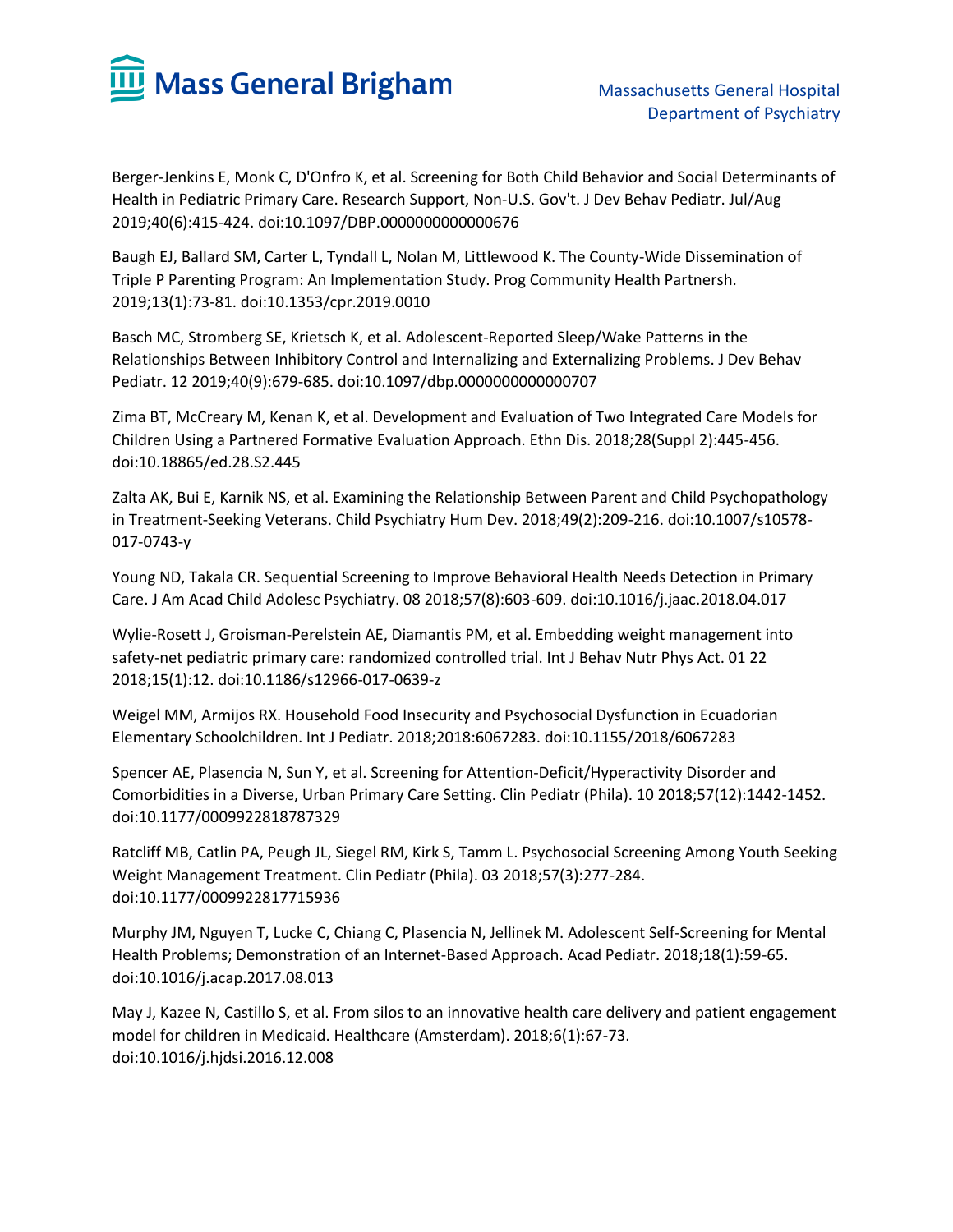

López V, Murphy M, Lucke C, et al. Peer victimization and mental health risk in Chilean students. Journal of child and family studies. 2018;27(8):2608-2621.

Huang KY, Bornheimer LA, Dankyi E, de-Graft Aikins A. Parental Wellbeing, Parenting and Child Development in Ghanaian Families with Young Children. Child Psychiatry Hum Dev. 2018;49(5):833-841. doi:10.1007/s10578-018-0799-3

Hiott DB, Phillips S, Amella E. Adolescent Risk Screening Instruments for Primary Care: An Integrative Review Utilizing the Donabedian Framework. Comprehensive Child & Adolescent Nursing. 2018;41(4):255-275. doi:10.1080/24694193.2017.1330372

Forman-Hoffman VL, Viswanathan M. Screening for Depression in Pediatric Primary Care. Curr Psychiatry Rep. 07 23 2018;20(8):62. doi:10.1007/s11920-018-0926-7

Elzaree FA, Shehata MA, El Wakeel MA, El-Alameey IR, AbuShady MM, Helal SI. Adaptive Functioning and Psychosocial Problems in Children with Beta Thalassemia Major. Open Access Maced J Med Sci. Dec 20 2018;6(12):2337-2341. doi:10.3889/oamjms.2018.367

D'Angelo E, Tunick R, Sinclair-McBride K, Morelli N. Global Screening for Behavioral Health Disorders. Handbook of Pediatric Psychological Screening and Assessment in Primary Care. 1 ed. Routledge. 2018;

Craig R, Naganathan S, Ballance C, Schairer J, Fleur RS. Improving Rates and Referrals of Developmental and Mental Health Screening at Well Child Visits. Am Acad Pediatrics. 2018;

Burt J, Clarke B, LaBrot Z. Screening and Assessment of Disruptive, Impulse-Control, and Conduct Disorders. Handbook of Pediatric Psychological Screening and Assessment in Primary Care. Routledge; 2018;395-423.

Black JJ, Rofey DL. An overview of common psychiatric problems among adolescent and young adult females: Focus on mood and anxiety. Best Pract Res Clin Obstet Gynaecol. Apr 2018;48:165-173. doi:10.1016/j.bpobgyn.2017.08.007

Thabrew H, McDowell H, Given K, Murrell K. Systematic Review of Screening Instruments for Psychosocial Problems in Children and Adolescents With Long-Term Physical Conditions. Glob Pediatr Health. 2017;4:2333794X17690314. doi:10.1177/2333794x17690314

Studts CR, Polaha J, van Zyl MA. Identifying Unbiased Items for Screening Preschoolers for Disruptive Behavior Problems. J Pediatr Psychol. 05 01 2017;42(4):476-486. doi:10.1093/jpepsy/jsw090

Shaffer A, Lindhiem O, Kolko D. Treatment Effects of a Primary Care Intervention on Parenting Behaviors: Sometimes It's Relative. Prev Sci. 04 2017;18(3):305-311. doi:10.1007/s11121-016-0689-5

Sachser C, Berliner L, Holt T, et al. International development and psychometric properties of the Child and Adolescent Trauma Screen (CATS). J Affect Disord. Mar 01 2017;210:189-195. doi:10.1016/j.jad.2016.12.040

Research Support, N.I.H., Extramural. Addictive behaviors. Feb 2017;65:193-197. doi:10.1016/j.addbeh.2016.10.015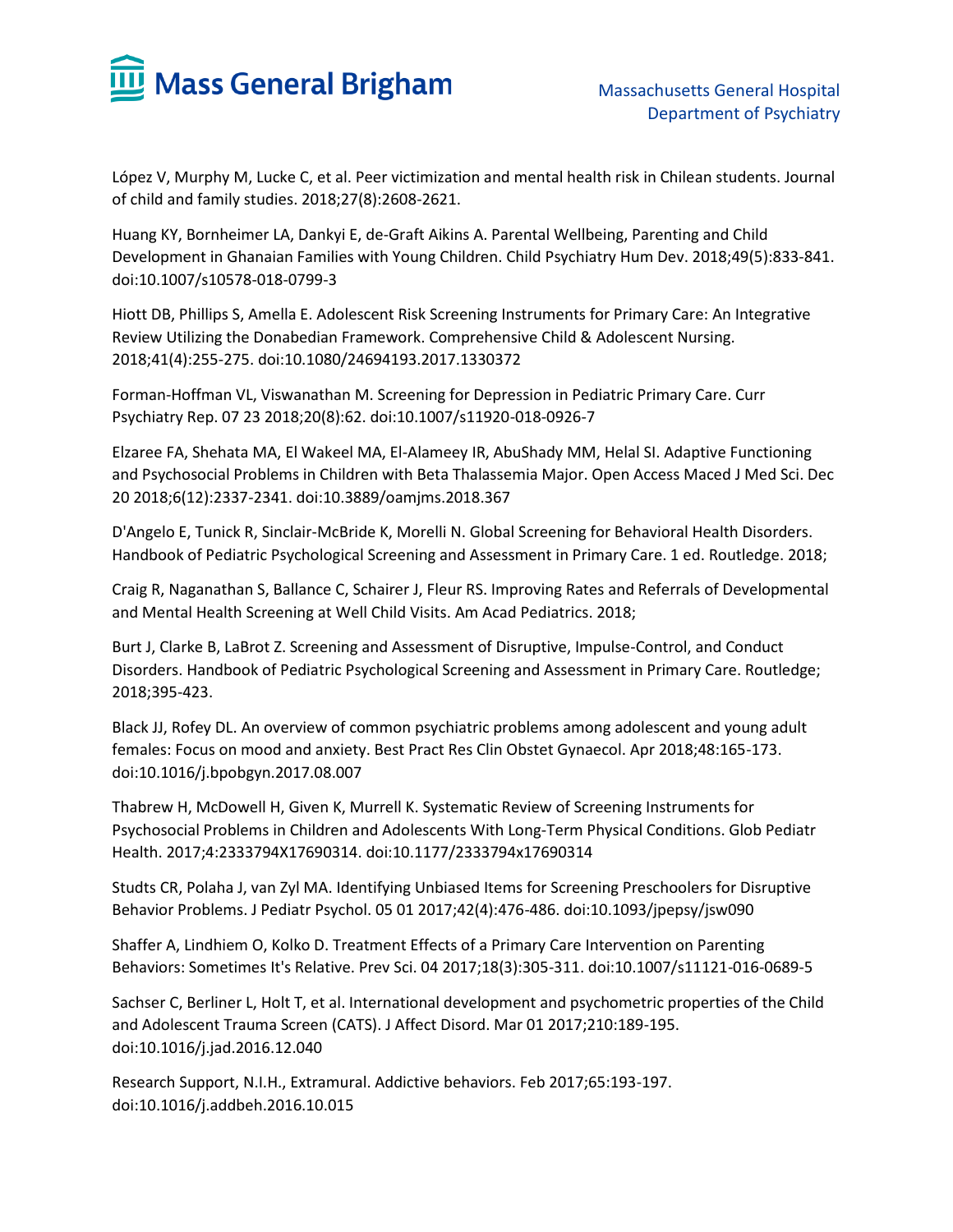

Pourat N, Zima B, Marti A, Lee C. California child mental health performance outcomes system: Recommendation report. UCLA Center for Health Policy Research. 2017;

Muppidathi S, Boj J, Kunjithapatham M. Use of the pediatric symptom checklist to screen for behaviour problems in children. International Journal of Contemporary Pediatrics. 04/25 2017;4:886. doi:10.18203/2349-3291.ijcp20171692

Kim E, Lee R, Cain KC. Cosleeping, sleep disturbances, children's behavioral problems, and parenting selfefficacy among Korean American families. J Child Adolesc Psychiatr Nurs. May 2017;30(2):112-120. doi:10.1111/jcap.12182

Joshi H, Apple R. Screening Adolescents for ADHD, Oppositional Defiant Disorder, and Conduct Disorder in Primary Care. In: Morelli V, ed. Adolescent Health Screening: an Update in the Age of Big Data. Elsevier. 2019;107-113.

Joshi D, Tiwari MK, Kannan V, Dalal SS, Mathai SS. Emotional and behavioral disturbances in school going HIV positive children attending HIV clinic. Med J Armed Forces India. Jan 2017;73(1):18-22. doi:10.1016/j.mjafi.2016.12.002

Işik B, Ayaz Alkaya S. Internet use and psychosocial health of school aged children. Psychiatry research. 2017;255:204-208. doi:10.1016/j.psychres.2017.05.043

Honigfeld L, Macary SJ, Grasso DJ. A Clinical Care Algorithmic Toolkit for Promoting Screening and Next-Level Assessment of Pediatric Depression and Anxiety in Primary Care. Article. Journal of Pediatric Health Care. 2017;31(3):e15-e23. doi:10.1016/j.pedhc.2017.01.008

Hansel T, Rohrer G, Osofsky J, Osofsky H, Arthur E, Barker C. Integration of Mental and Behavioral Health in Pediatric Health Care Clinics. J Public Health Manag Pract. 2017 Nov/Dec 2017;23 Suppl 6 Suppl, Gulf Region Health Outreach Program:S19-S24. doi:10.1097/phh.0000000000000649

Hacker K, Penfold R, Arsenault LN, Zhang F, Soumerai SB, Wissow LS. The impact of the Massachusetts behavioral health child screening policy on service utilization. Psychiatric services. 2017;68(1):25-32.

Gupta AK, Mongia M, Garg AK. A descriptive study of behavioral problems in schoolgoing children. Ind Psychiatry J. Jan-Jun 2017;26(1):91-94. doi:10.4103/ipj.ipj\_39\_17

Fallucco EM, Wysocki T, James L, Kozikowski C, Williams A, Gleason MM. The Brief Early Childhood Screening Assessment: Preliminary Validity in Pediatric Primary Care. J Dev Behav Pediatr. 2017 Feb/Mar 2017;38(2):89-98. doi:10.1097/dbp.0000000000000384

Doupnik SK, Henry MK, Bae H, et al. Mental Health Conditions and Symptoms in Pediatric Hospitalizations: A Single-Center Point Prevalence Study. Acad Pediatr. 03 2017;17(2):184-190. doi:10.1016/j.acap.2016.08.009

DiStefano C, Liu J, Burgess Y. Investigating the Structure of the Pediatric Symptoms Checklist in the Preschool Setting. Journal of Psychoeducational Assessment. 2017;35(5):494-505. doi:10.1177/0734282916647648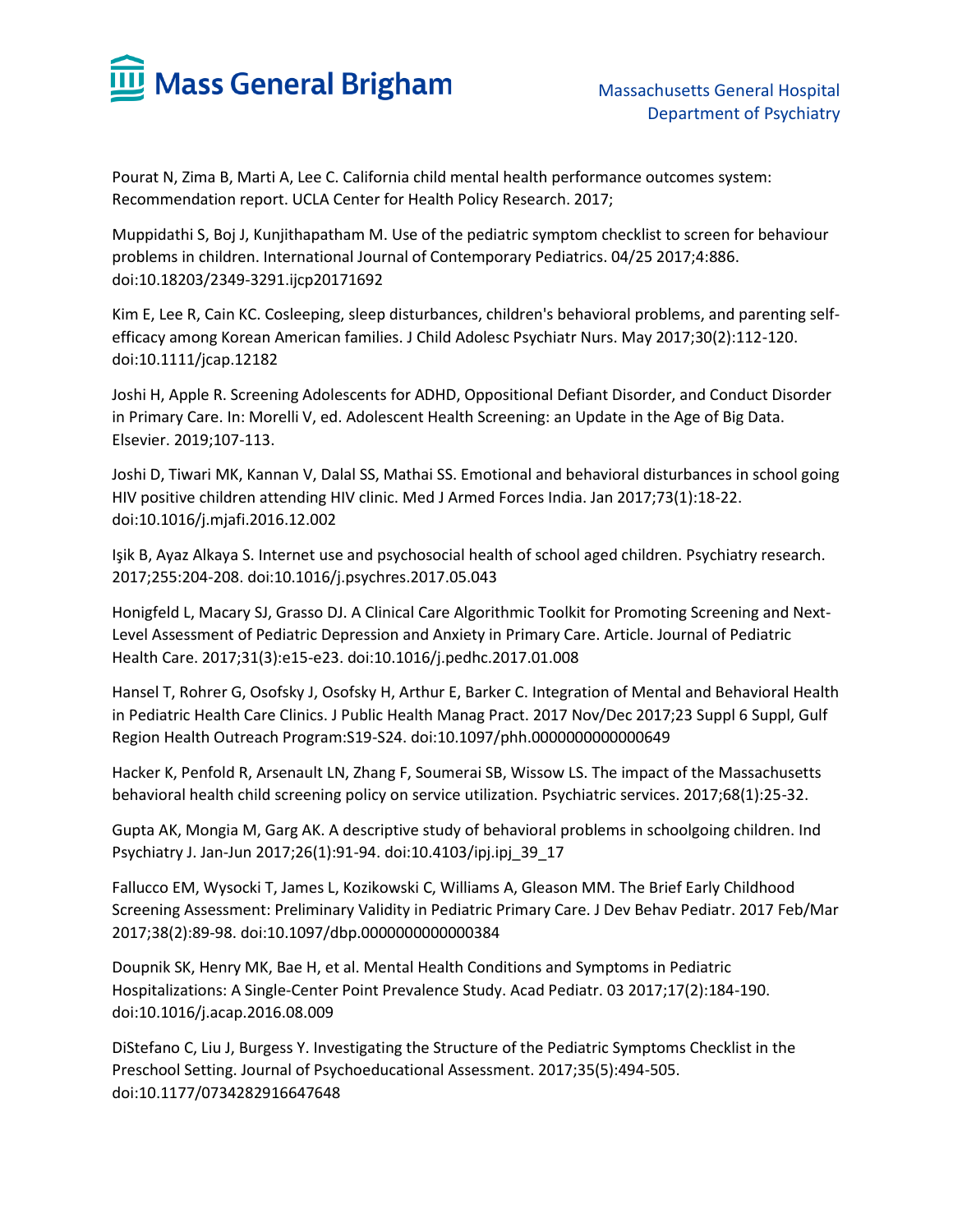

Choudhary S, Niranjan N, Khichar S, Berwal PK, Barath AS. Behavioral Problems and Intelligence Quotient Changes in Pediatric Epilepsy: A Case-Control Study. J Neurosci Rural Pract. Oct-Dec 2017;8(4):617-621. doi:10.4103/jnrp.jnrp\_57\_17

Chaffin M, Campbell C, Whitworth DN, et al. Accuracy of a Pediatric Behavioral Health Screener to Detect Untreated Behavioral Health Problems in Primary Care Settings. Clin Pediatr (Phila). May 2017;56(5):427-434. doi:10.1177/0009922816678412

Caballero TM, DeCamp LR, Platt RE, et al. Addressing the Mental Health Needs of Latino Children in Immigrant Families. Clin Pediatr (Phila). Jun 2017;56(7):648-658. doi:10.1177/0009922816679509

Bultas MW, McMillin SE, Broom MA, Zand DH. Brief, Rapid Response, Parenting Interventions Within Primary Care Settings. The journal of behavioral health services & research. Oct 2017;44(4):695-699. doi:10.1007/s11414-015-9479-2

Anyanwu OU, Ibekwe RC, Ojinnaka NC. Psychosocial dysfunction among adolescents who abuse substances in secondary schools in Abakaliki, Nigeria. Niger J Clin Pract. 06 2017;20(6):665-669. doi:10.4103/1119-3077.208953

Andreas JB, O'Farrell TJ. Psychosocial problems in children of women entering substance use disorder treatment: A longitudinal study. Addict Behav. 2017;65:193-197.

Acra PE, Perez MT. The evaluation of adolescent chest pain: a screening ECG or PSC-17? Review. Current opinion in pediatrics. Aug 2017;29(4):414-419. doi:10.1097/MOP.0000000000000503

Wolfe-Christensen C, Guy WC, Mancini M, Kovacevic LG, Lakshmanan Y. Evidence of Need to Use Self-Report Measures of Psychosocial Functioning in Older Children and Adolescents with Voiding Dysfunction. J Urol. May 2016;195(5):1570-1574. doi:10.1016/j.juro.2015.11.045

Struemph KL, Barhight LR, Thacker D, Sood E. Systematic psychosocial screening in a paediatric cardiology clinic: clinical utility of the Pediatric Symptom Checklist 17. Cardiol Young. Aug 2016;26(6):1130-6. doi:10.1017/S1047951115001900

Murphy JM, Bergmann P, Chiang C, et al. The PSC-17: Subscale Scores, Reliability, and Factor Structure in a New National Sample. Pediatrics. Sep 2016;138(3)doi:10.1542/peds.2016-0038

Monir ZM, El-Din EM, El-Alameey IR, et al. Academic Achievement and Psychosocial Profile of Egyptian Primary School Children in South Sinai. Open Access Maced J Med Sci. Dec 15 2016;4(4):624-629. doi:10.3889/oamjms.2016.111

McCarthy A, Asghar S, Wilens T, et al. Using a Brief Parent-Report Measure to Track Outcomes for Children and Teens with ADHD. Child Psychiatry Hum Dev. Jun 2016;47(3):407-16. doi:10.1007/s10578- 015-0575-6

Mashegoane S, Ramoloto NP. Attachment dimensions' capacity to predict problem behaviors in an African context. South African Journal of Psychology. 2016;46(2):266-277.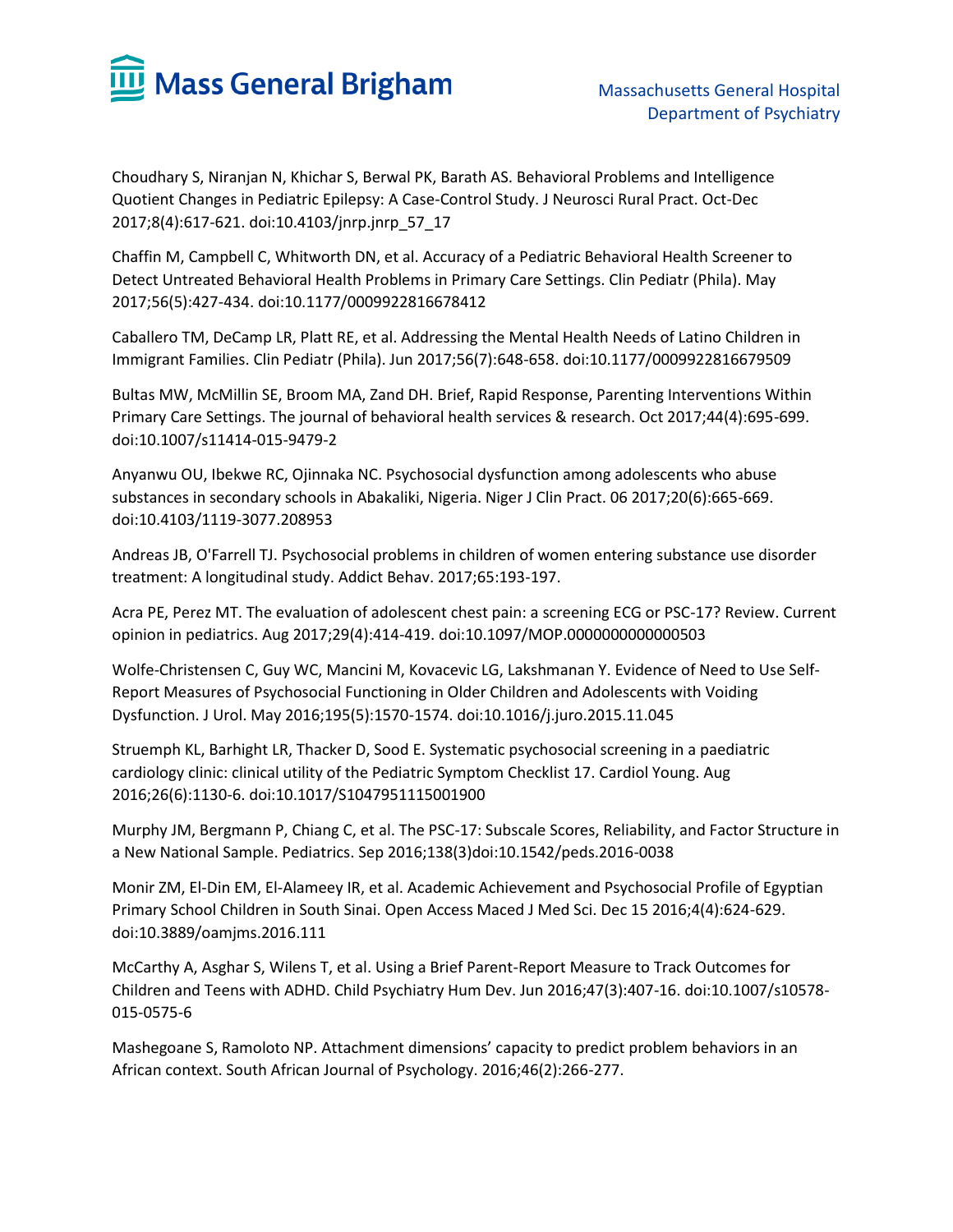

MacNeily, AE. Should Psychological Assessment be a Part of Incontinence Management in Children and Adolescents? The Journal of Urology. 2016;195(5):1327-1328.

Lavigne JV, Meyers KM, Feldman M. Systematic Review: Classification Accuracy of Behavioral Screening Measures for Use in Integrated Primary Care Settings. J Pediatr Psychol. Nov 2016;41(10):1091-1109. doi:10.1093/jpepsy/jsw049

Koc O, Kavuncuoglu S, Ramoglu MG, Aldemir E, Aktalay A, Eras Z. School Performance and Neurodevelopment of Very Low Birth Weight Preterm Infants: First Report From Turkey. J Child Neurol. Feb 2016;31(2):170-6. doi:10.1177/0883073815587028

Ciaccia KA, John RM. Unaccompanied Immigrant Minors: Where to Begin. J Pediatr Health Care. May-Jun 2016;30(3):231-40. doi:10.1016/j.pedhc.2015.12.009

Castro J, Billick SB, Swank AC. Utility of a New Spanish RQC and PSC in Screening with CBCL Validation. Psychiatr Q. Jun 2016;87(2):343-53. doi:10.1007/s11126-015-9391-1

Wagner JL, Guilfoyle SM, Rausch J, Modi AC. Psychometric validation of the Pediatric Symptom Checklist-17 in a pediatric population with epilepsy: A methods study. Epilepsy Behav. Oct 2015;51:112- 6. doi:10.1016/j.yebeh.2015.06.027

Valleley RJ, Romer N, Kupzyk S, Evans JH, Allen KD. Behavioral Health Screening in Pediatric Primary Care: A Pilot Study. J Prim Care Community Health. Jul 2015;6(3):199-204. doi:10.1177/2150131914562912

Silverman AH, Berlin KS, Di Lorenzo C, et al. Measuring Health-Related Quality of Life With the Parental Opinions of Pediatric Constipation Questionnaire. J Pediatr Psychol. Sep 2015;40(8):814-24. doi:10.1093/jpepsy/jsv028

Serrano-Gonzalez M, McConnel C, Bokhary M, Oden J, Lopez X. Association of Non-High-Density Lipoprotein Cholesterol with Psychosocial Dysfunction in Children and Adolescents with Obesity. Child Obes. Oct 2015;11(5):647-9. doi:10.1089/chi.2015.0043

Murphy JM, Guzman J, McCarthy AE, et al. Mental health predicts better academic outcomes: a longitudinal study of elementary school students in Chile. Child Psychiatry Hum Dev. Apr 2015;46(2):245-56. doi:10.1007/s10578-014-0464-4

Murphy JM, Blais M, Baer L, et al. Measuring outcomes in outpatient child psychiatry: reliable improvement, deterioration, and clinically significant improvement. Clin Child Psychol Psychiatry. Jan 2015;20(1):39-52. doi:10.1177/1359104513494872

Lowenthal ED, Marukutira T, Tshume O, Chapman J, Anabwani GM, Gross R. Prediction of HIV Virologic Failure Among Adolescents Using the Pediatric Symptom Checklist. AIDS Behav. Nov 2015;19(11):2044- 8. doi:10.1007/s10461-015-1061-7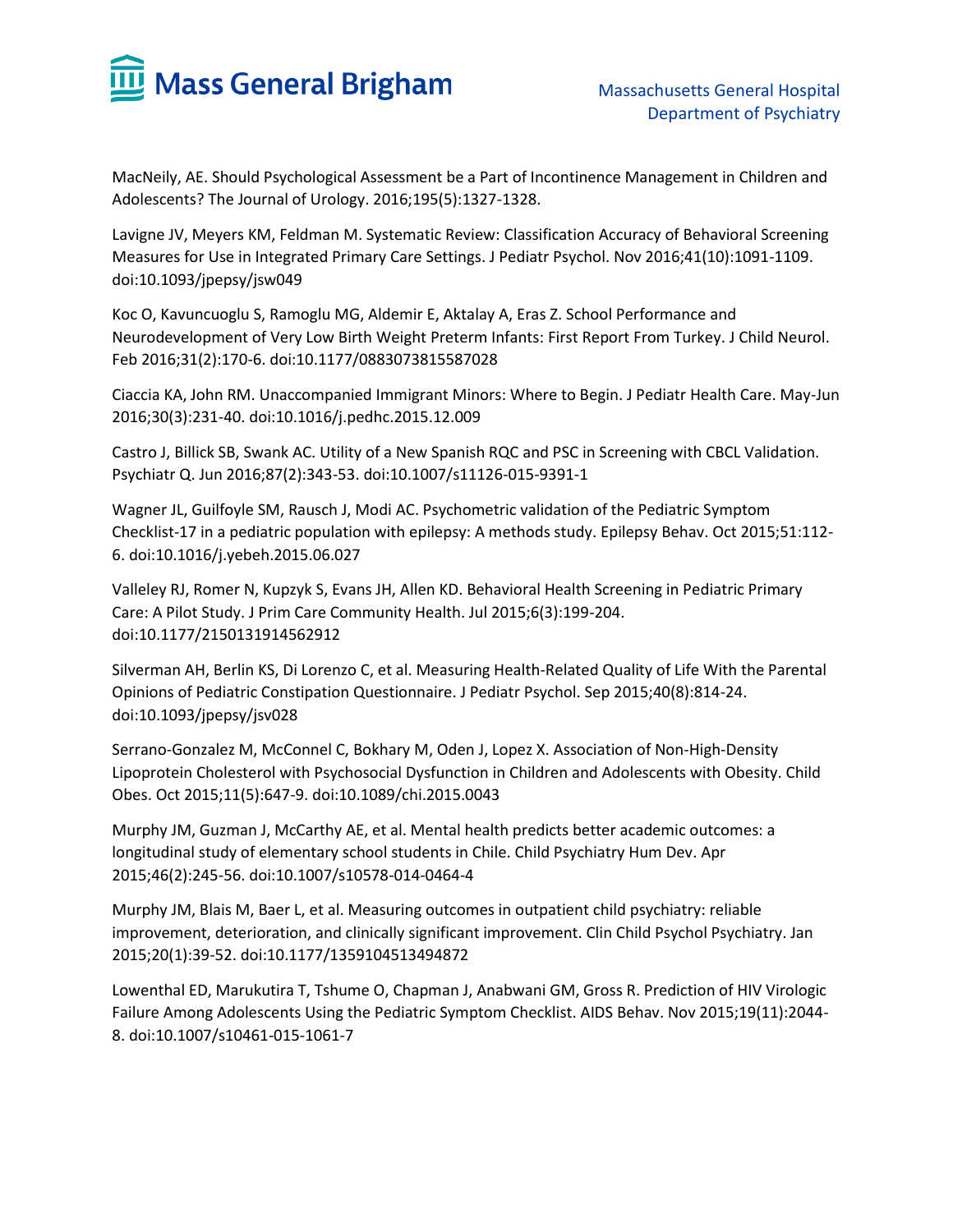

Kovacic K, Sood MR, Mugie S, et al. A multicenter study on childhood constipation and fecal incontinence: effects on quality of life. J Pediatr. Jun 2015;166(6):1482-7 e1. doi:10.1016/j.jpeds.2015.03.016

Kim DH, Im YJ. The influence of family management style on psychosocial problems of childhood cancer survivors in Korea. Eur J Oncol Nurs. Apr 2015;19(2):107-12. doi:10.1016/j.ejon.2014.10.010

Kamin HS, McCarthy AE, Abel MR, Jellinek MS, Baer L, Murphy JM. Using a Brief Parent-Report Measure to Track Outcomes for Children and Teens with Internalizing Disorders. Child Psychiatry Hum Dev. Dec 2015;46(6):851-62. doi:10.1007/s10578-014-0525-8

Jee SH, Couderc JP, Swanson D, et al. A pilot randomized trial teaching mindfulness-based stress reduction to traumatized youth in foster care. Complement Ther Clin Pract. Aug 2015;21(3):201-9. doi:10.1016/j.ctcp.2015.06.007

Han DH, Woo J, Jeong JH, Hwang S, Chung US. The Korean Version of the Pediatric Symptom Checklist: Psychometric Properties in Korean School-aged Children. J Korean Med Sci. Aug 2015;30(8):1167-74. doi:10.3346/jkms.2015.30.8.1167

Guzman J, Kessler RC, Squicciarini AM, et al. Evidence for the effectiveness of a national school-based mental health program in Chile. J Am Acad Child Adolesc Psychiatry. Oct 2015;54(10):799-807 e1. doi:10.1016/j.jaac.2015.07.005

Eom E, Restaino S, Perkins AM, Neveln N, Harrington JW. Sexual harassment in middle and high school children and effects on physical and mental health. Clin Pediatr (Phila). May 2015;54(5):430-8. doi:10.1177/0009922814553430

Bhosale S, Singru SA, Khismatrao D. Study of Psychosocial problems among adolescent students in Pune, India. Al Ameen J Med Sci. 2015;8(2):150-155.

Berlin KS, Kamody RC, Banks GG, Silverman AH, Davies WH. Empirically Derived Parental Feeding Styles for Young Children and Their Relations to Weight, Mealtime Behaviors, and Childhood Behavior Problems. Children's Health Care. 2015;44(2):136-154.

Wolfe-Christensen C, Fedele DA, Grant D, et al. Factor analysis of the pediatric symptom checklist in a population of children with voiding dysfunction and/or nocturnal enuresis. J Clin Psychol Med Settings. Mar 2014;21(1):72-80. doi:10.1007/s10880-013-9375-y

Williams SL, Polaha J. Rural parents' perceived stigma of seeking mental health services for their children: development and evaluation of a new instrument. Psychol Assess. Sep 2014;26(3):763-73. doi:10.1037/a0036571

Sakaguchi K, Yagi T, Maeda A, et al. Association of problem behavior with sleep problems and gastroesophageal reflux symptoms. Pediatr Int. Feb 2014;56(1):24-30. doi:10.1111/ped.12201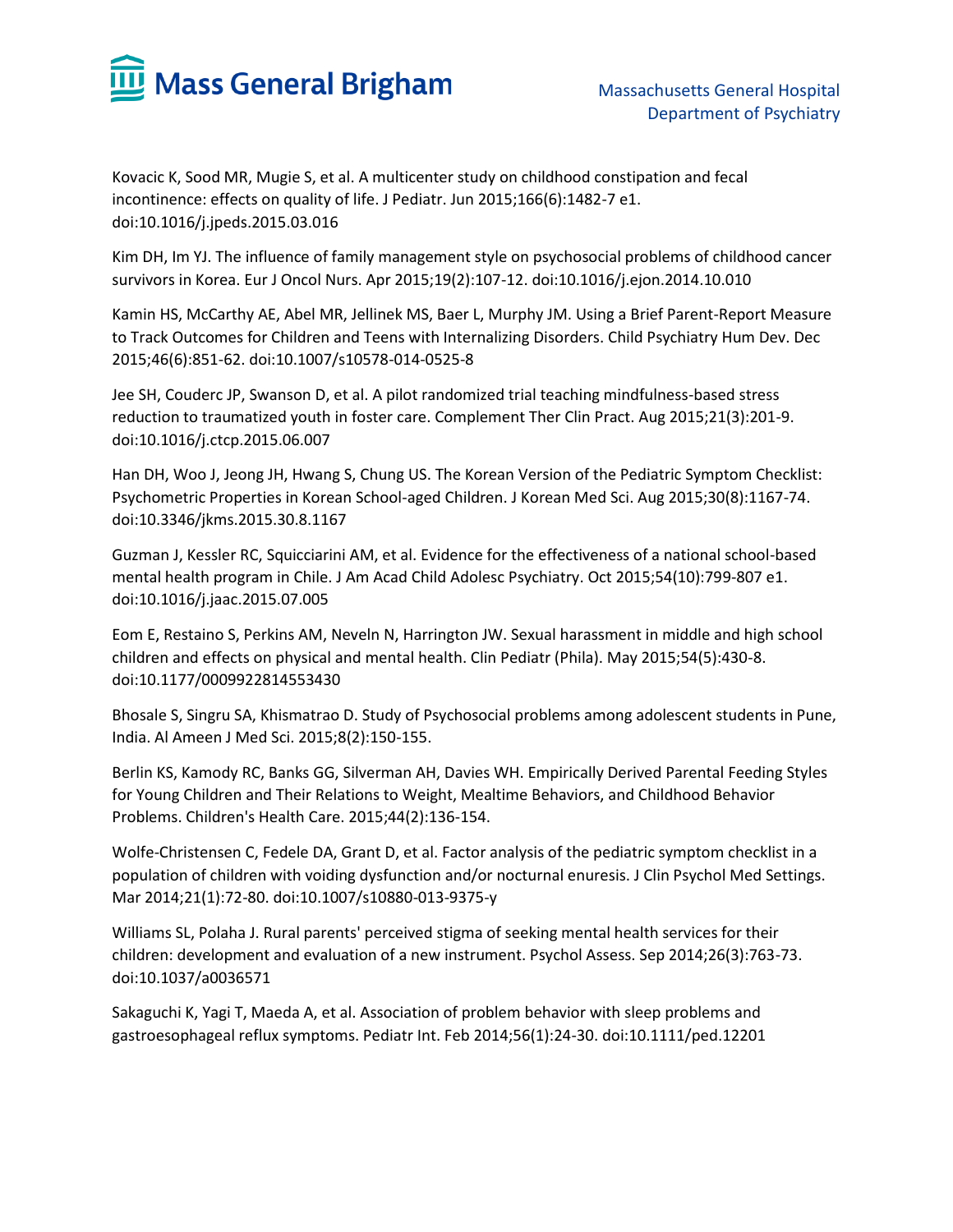

Romano-Clarke G, Tang MH, Xerras DC, et al. Have rates of behavioral health assessment and treatment increased for Massachusetts children since the Rosie D. decision? A report from two primary care practices. Clin Pediatr (Phila). Mar 2014;53(3):243-9. doi:10.1177/0009922813507993

Jonovich SJ, Alpert-Gillis LJ. Impact of pediatric mental health screening on clinical discussion and referral for services. Clin Pediatr (Phila). Apr 2014;53(4):364-71. doi:10.1177/0009922813511146

Hacker KA, Penfold RB, Arsenault LN, Zhang F, Murphy M, Wissow LS. Behavioral health services following implementation of screening in Massachusetts Medicaid children. Pediatrics. Oct 2014;134(4):737-46. doi:10.1542/peds.2014-0453

Hacker KA, Penfold R, Arsenault L, Zhang F, Murphy M, Wissow L. Screening for behavioral health issues in children enrolled in Massachusetts Medicaid. Pediatrics. Jan 2014;133(1):46-54. doi:10.1542/peds.2013-1180

Hacker K, Arsenault L, Franco I, et al. Referral and follow-up after mental health screening in commercially insured adolescents. J Adolesc Health. Jul 2014;55(1):17-23. doi:10.1016/j.jadohealth.2013.12.012

Ferguson CJ, Olson CK. Video game violence use among "vulnerable" populations: the impact of violent games on delinquency and bullying among children with clinically elevated depression or attention deficit symptoms. J Youth Adolesc. Jan 2014;43(1):127-36. doi:10.1007/s10964-013-9986-5

Febres J, Shorey RC, Zucosky HC, et al. The Relationship between Male-Perpetrated Interparental Aggression, Paternal Characteristics, and Child Psychosocial Functioning. J Child Fam Stud. Jul 1 2014;23(5):907-916. doi:10.1007/s10826-013-9748-8

Deighton J, Croudace T, Fonagy P, Brown J, Patalay P, Wolpert M. Measuring mental health and wellbeing outcomes for children and adolescents to inform practice and policy: a review of child selfreport measures. Child Adolesc Psychiatry Ment Health. 2014;8:14. doi:10.1186/1753-2000-8-14

Blucker RT, Jackson D, Gillaspy JA, Hale J, Wolraich M, Gillaspy SR. Pediatric behavioral health screening in primary care: a preliminary analysis of the pediatric symptom checklist-17 with functional impairment items. Clin Pediatr (Phila). May 2014;53(5):449-55. doi:10.1177/0009922814527498

Al-Kloub MI, Salameh TN, Froelicher ES. Impact of psychosocial status and disease knowledge on deferoxamine adherence among thalassaemia major adolescents. International Journal of Nursing Practice. 2014;20:265-274.

Al-Kloub MI, Abed MA, Al Khawaldeh OA, Al Tawarah YM, Froelicher ES. Predictors of non-adherence to follow-up visits and deferasirox chelation therapy among Jordanian adolescents with Thalassemia Major. Pediatric Hematology and Oncology. 2014;31(7):624-637.

Wagner JL, Smith G, Ferguson PL, Fedele DA. Preliminary Psychometrics of the Neurological Disorders Depression Inventory for Epilepsy-Youth. J Child Neurol. Nov 2013;28(11):1392-1399. doi:10.1177/0883073813483367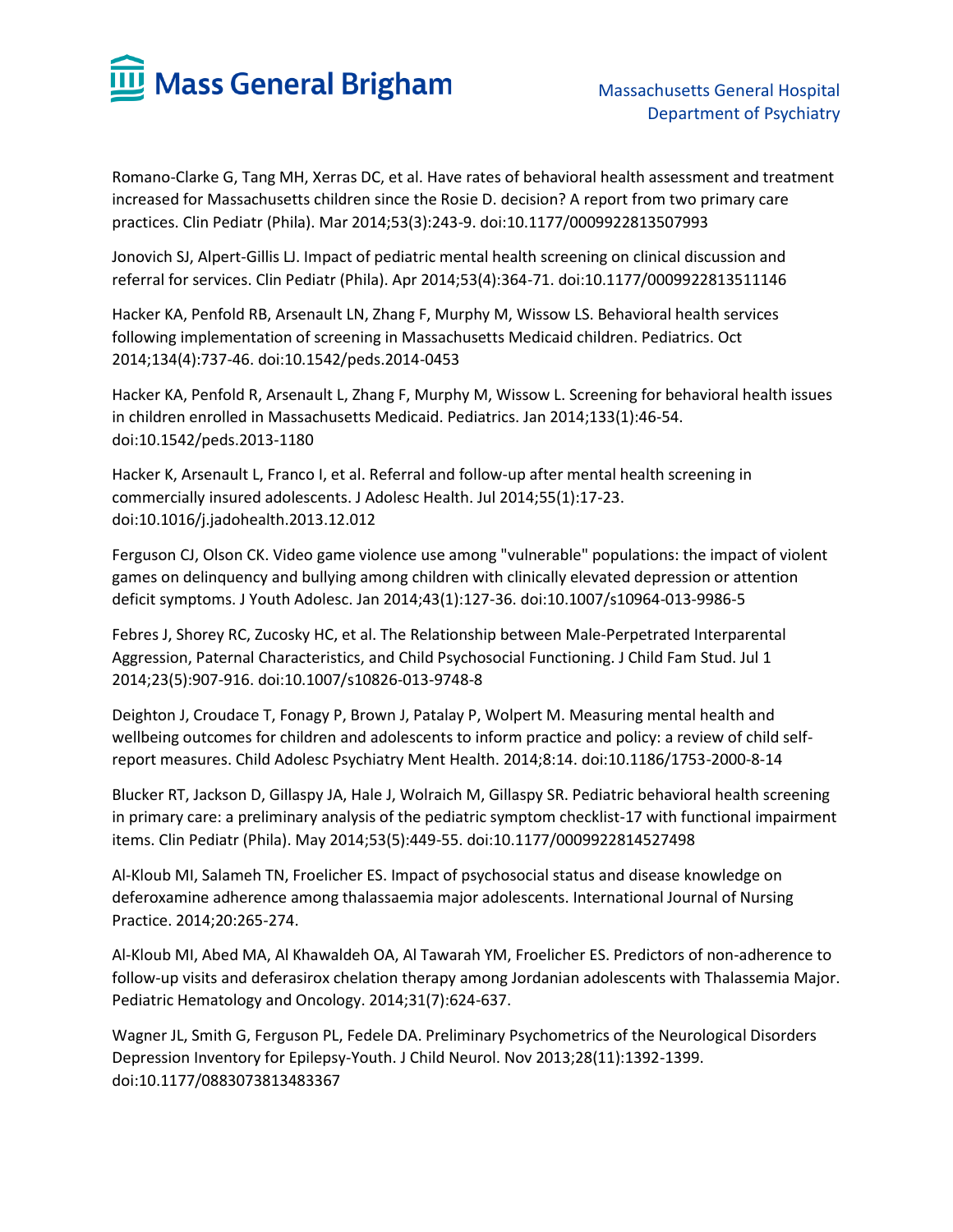

Terrone G, Parente I, Romano A, Auricchio R, Greco L, Del Giudice E. The Pediatric Symptom Checklist as screening tool for neurological and psychosocial problems in a paediatric cohort of patients with coeliac disease. Acta Paediatr. Jul 2013;102(7):e325-8. doi:10.1111/apa.12239

Studts CR, van Zyl MA. Identification of developmentally appropriate screening items for disruptive behavior problems in preschoolers. J Abnorm Child Psychol. Aug 2013;41(6):851-63. doi:10.1007/s10802-013-9738-8

Sinclair J, Holden S. The mental health surveillance of adolescents within a school setting. Mental Health Review Journal. 2013;18(2):83-92.

Sheldrick RC, Henson BS, Neger EN, Merchant S, Murphy JM, Perrin EC. The baby pediatric symptom checklist: development and initial validation of a new social/emotional screening instrument for very young children. Acad Pediatr. Jan-Feb 2013;13(1):72-80. doi:10.1016/j.acap.2012.08.003

Rockhill CM, Katon W, Richards J, et al. What clinical differences distinguish depressed teens with and without comorbid externalizing problems? Gen Hosp Psychiatry. Jul-Aug 2013;35(4):444-7. doi:10.1016/j.genhosppsych.2013.04.002

Okuda M, Mari S, Okuda Y, Ichiro K, Norikazu Y, Tatsuya H. Psychosocial functioning and self-rated health in Japanese school-aged children: A cross-sectional study. Nursing and Health Sciences. 2013;15(2):157-163.

Muzzolon SR, Cat MN, dos Santos LH. Evaluation of the Pediatric Symptom Checklist as a screening tool for the identification of emotional and psychosocial problems. Rev Paul Pediatr. Sep 2013;31(3):359-65. doi:10.1590/S0103-05822013000300013

Klassen BJ, Porcerelli JH, Sklar ER, Markova T. Pediatric symptom checklist ratings by mothers with a recent history of intimate partner violence: a primary care study. J Clin Psychol Med Settings. Dec 2013;20(4):473-7. doi:10.1007/s10880-012-9354-8

Hacker K, Goldstein J, Link D, et al. Pediatric provider processes for behavioral health screening, decision making, and referral in sites with colocated mental health services. J Dev Behav Pediatr. Nov-Dec 2013;34(9):680-7. doi:10.1097/01.DBP.0000437831.04723.6f

Dempster R, Wildman B, Keating A. The role of stigma in parental help-seeking for child behavior problems. Journal of clinical child and adolescent psychology : the official journal for the Society of Clinical Child and Adolescent Psychology, American Psychological Association, Division 53. 2013;42(1):56-67. doi:10.1080/15374416.2012.700504

Burton BK, Leviton L, Vespa H, et al. A diversified approach for PKU treatment: routine screening yields high incidence of psychiatric distress in phenylketonuria clinics. Mol Genet Metab. Jan 2013;108(1):8-12. doi:10.1016/j.ymgme.2012.11.003

Aupont O, Doerfler L, Connor DF, Stille C, Tisminetzky M, McLaughlin TJ. A collaborative care model to improve access to pediatric mental health services. Adm Policy Ment Health. Jul 2013;40(4):264-73. doi:10.1007/s10488-012-0413-0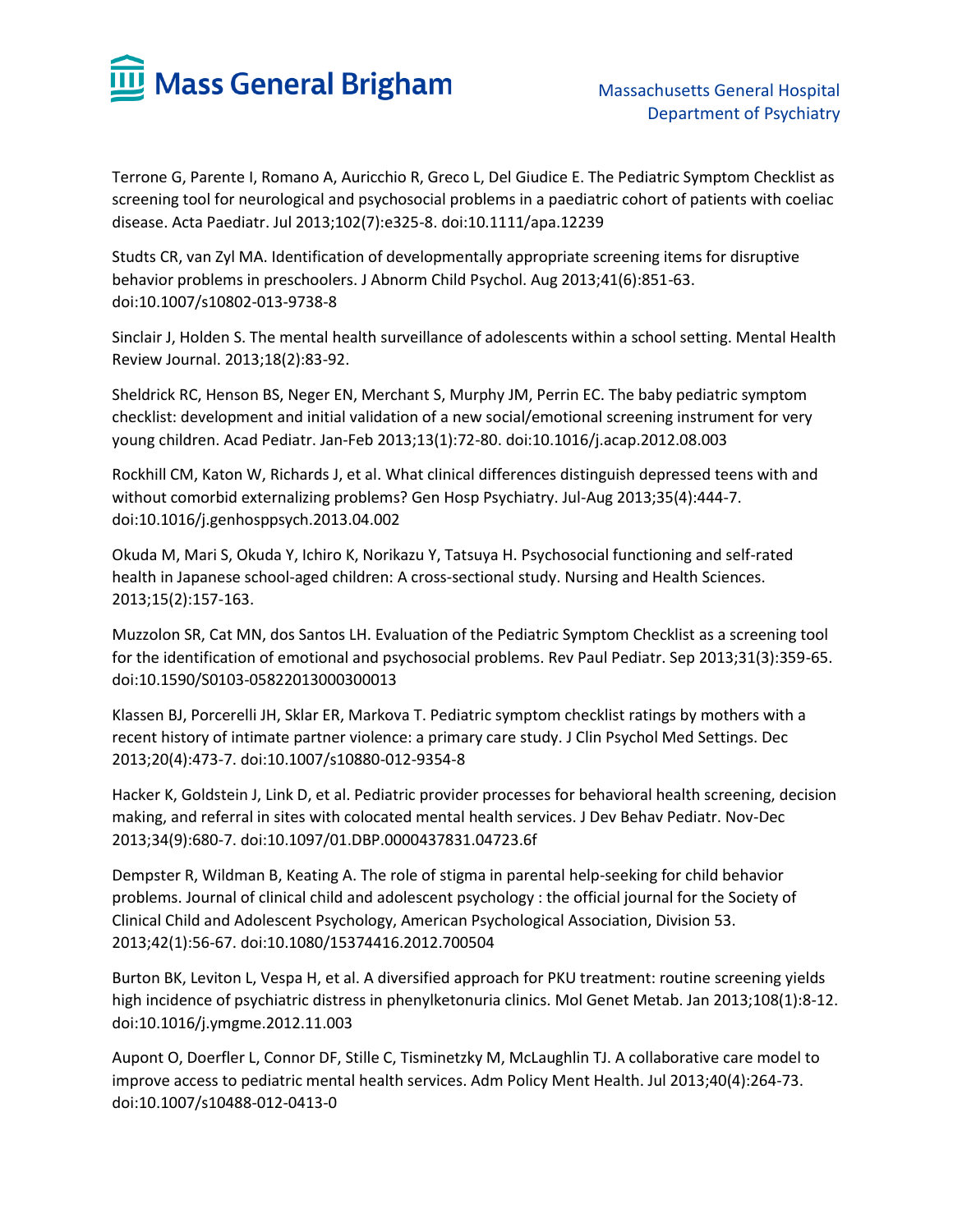

Wolfe-Christensen C, Veenstra AL, Kovacevic L, Elder JS, Lakshmanan Y. Psychosocial difficulties in children referred to pediatric urology: a closer look. Urology. Oct 2012;80(4):907-12. doi:10.1016/j.urology.2012.04.077

Weiss J, Mouttapa M, Nacpil L, Rubin D, Gedissman A. Addressing obesity among Latino youth in pediatrician's office: Preliminary findings of an obesity prevention program. Journal of Behavioral Health. 2012;1(2):86-92.

Ward-Zimmerman B, Cannata E. Partnering with pediatric primary care: Lessons learned through collaborative colocation. Professional Psychology: Research and Practice. 2012;43(6):596-605.

Tham SW, Palermo TM, Vavilala MS, et al. The longitudinal course, risk factors, and impact of sleep disturbances in children with traumatic brain injury. J Neurotrauma. Jan 1 2012;29(1):154-61. doi:10.1089/neu.2011.2126

Stoppelbein L, Greening L, Moll G, Jordan S, Suozzi A. Factor analyses of the Pediatric Symptom Checklist-17 with African-American and Caucasian pediatric populations. J Pediatr Psychol. Apr 2012;37(3):348-57. doi:10.1093/jpepsy/jsr103

Sheldrick RC, Henson BS, Merchant S, Neger EN, Murphy JM, Perrin EC. The Preschool Pediatric Symptom Checklist (PPSC): development and initial validation of a new social/emotional screening instrument. Acad Pediatr. Sep-Oct 2012;12(5):456-67. doi:10.1016/j.acap.2012.06.008

Santos LHC, Pimentel RF, Rosa LGD, Muzzolon SRB, Antoniuk SA. Cognitive and behavioral screening of children with learning disabilities: A preliminary study. Rev Paul Pediatr. 2012;30(1):93-99.

Richardson LP, McCauley E, McCarty CA, et al. Predictors of persistence after a positive depression screen among adolescents. Pediatrics. Dec 2012;130(6):e1541-8. doi:10.1542/peds.2012-0450

Perfect MM, Patel PG, Scott RE, et al. Sleep, glucose, and daytime functioning in youth with type 1 diabetes. Sleep. Jan 1 2012;35(1):81-8. doi:10.5665/sleep.1590

Perfect MM, Jaramillo E. Relations between resiliency, diabetes-related quality of life, and disease markers to school-related outcomes in adolescents with diabetes. Sch Psychol Q. Mar 2012;27(1):29-40. doi:10.1037/a0027984

Murphy M, Kamin H, Masek B, et al. Using brief clinician and parent measures to track outcomes in outpatient child psychiatry: longer term follow-up and comparative effectiveness. Child Adolesc Ment Health. Nov 2012;17(4):222-230. doi:10.1111/j.1475-3588.2011.00642.x

Lowenthal E, Lawler K, Harari N, et al. Rapid psychosocial function screening test identified treatment failure in HIV+ African youth. AIDS Care. 2012;24(6):722-7. doi:10.1080/09540121.2011.644233

Lee J, Kolomer S, Thomsen D. Evaluating the effectiveness of an intervention for children exposed to domestic violence: A preliminary program evaluation. Child Adolesc Soc Work J. 2012;29:357- 372.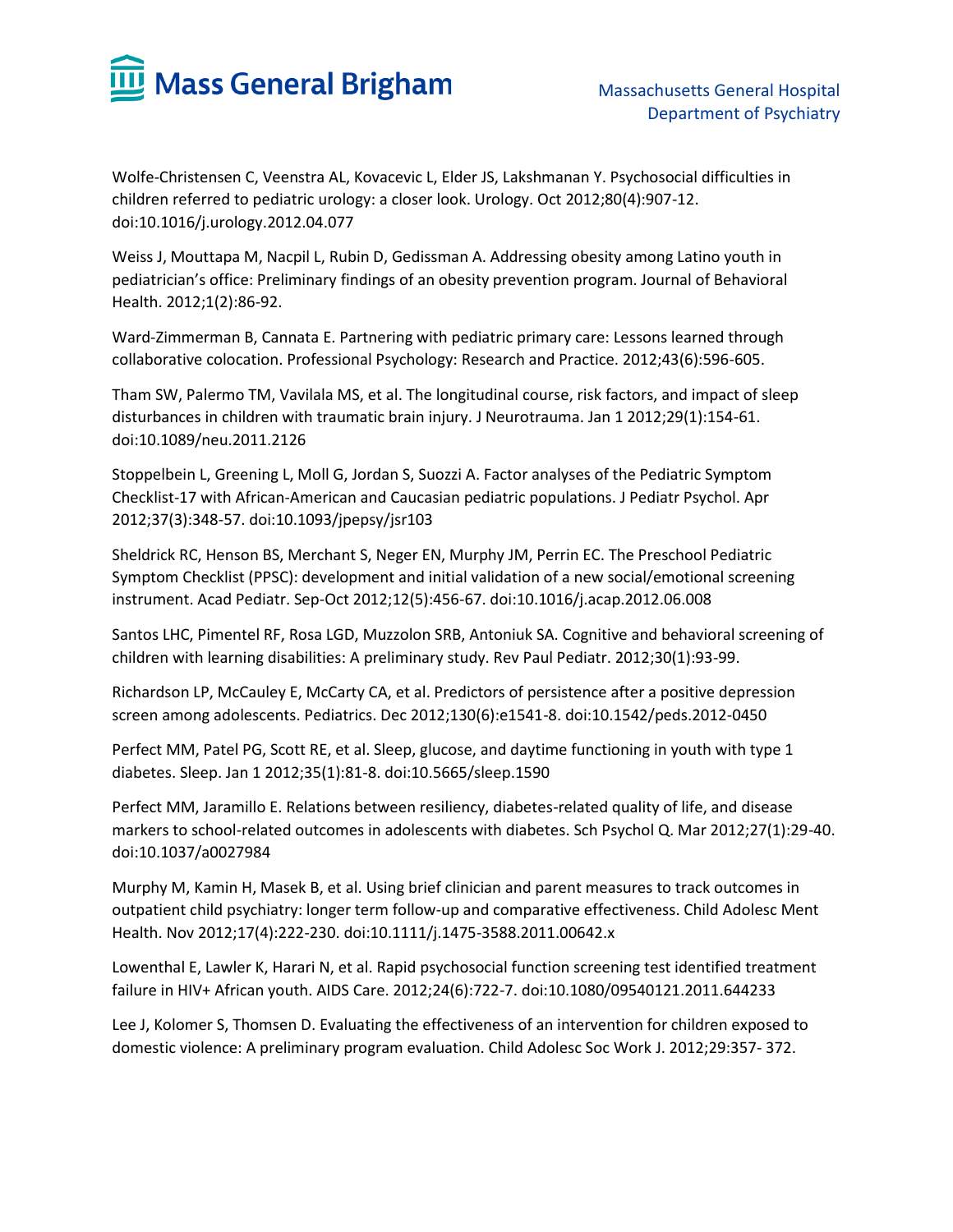

Kolko DJ, Campo JV, Kilbourne AM, Kelleher K. Doctor-office collaborative care for pediatric behavioral problems: a preliminary clinical trial. Arch Pediatr Adolesc Med. Mar 2012;166(3):224-31. doi:10.1001/archpediatrics.2011.201

Davis DW, Honaker SM, Jones VF, Williams PG, Stocker F, Martin E. Identification and management of behavioral/mental health problems in primary care pediatrics: perceived strengths, challenges, and new delivery models. Clin Pediatr (Phila). Oct 2012;51(10):978-82. doi:10.1177/0009922812441667

Berger-Jenkins E, McCord M, Gallagher T, Olfson M. Effect of routine mental health screening in a lowresource pediatric primary care population. Clin Pediatr (Phila). Apr 2012;51(4):359-65. doi:10.1177/0009922811427582

Bala G, Golubovic S, Milutinovic D, Katic R. Psychometric properties of the Pediatric Symptom Checklist in preschool children in Serbia. Med Glas (Zenica). Aug 2012;9(2):356-62.

Appelgren KE, Spratt E. Crecemos juntos: understanding and alleviating parental stress among lowcountry migrant workers. Community Ment Health J. Feb 2012;48(1):79-83. doi:10.1007/s10597- 011-9372-2

Wu WC, Chang HY, Kuo KN, Chen CY, Tu YC, Yang YH. Psychosocial problems in children with allergic diseases: a population study in Taiwan. Child Care Health Dev. Sep 2011;37(5):662-70. doi:10.1111/j.1365-2214.2011.01207.x

Whitaker TM, Bada HS, Bann CM, et al. Serial pediatric symptom checklist screening in children with prenatal drug exposure. J Dev Behav Pediatr. Apr 2011;32(3):206-15. doi:10.1097/DBP.0b013e318208ee3c

Vessey JA, O'Neill KM. Helping students with disabilities better address teasing and bullying situations: a MASNRN study. J Sch Nurs. Apr 2011;27(2):139-48. doi:10.1177/1059840510386490

Taiwo AO. Predictors of psychopathology among Nigerian adolescents: the role of psychosocial, demographics, personality and medical condition reports domains. Afr Health Sci. Jun 2011;11(2):228- 39.

Reed-Knight B, Hayutin LG, Lewis JD, Blount RL. Factor structure of the pediatric symptom checklist with a pediatric gastroenterology sample. J Clin Psychol Med Settings. Sep 2011;18(3):299-306. doi:10.1007/s10880-011-9242-7

Polaha J, Dalton WT, 3rd, Allen S. The prevalence of emotional and behavior problems in pediatric primary care serving rural children. J Pediatr Psychol. Jul 2011;36(6):652-60. doi:10.1093/jpepsy/jsq116

Plubrukarn R, Amloy K, Kanjanapatanakul W. The effectiveness of brief psychosocial screening in identifying behavioral problems in children. J Med Assoc Thai. Aug 2011;94 Suppl 3:S145-51.

Murphy JM, Masek B, Babcock R, et al. Measuring outcomes in outpatient child psychiatry: the contribution of electronic technologies and parent report. Clin Child Psychol Psychiatry. Jan 2011;16(1):146-60. doi:10.1177/1359104509352895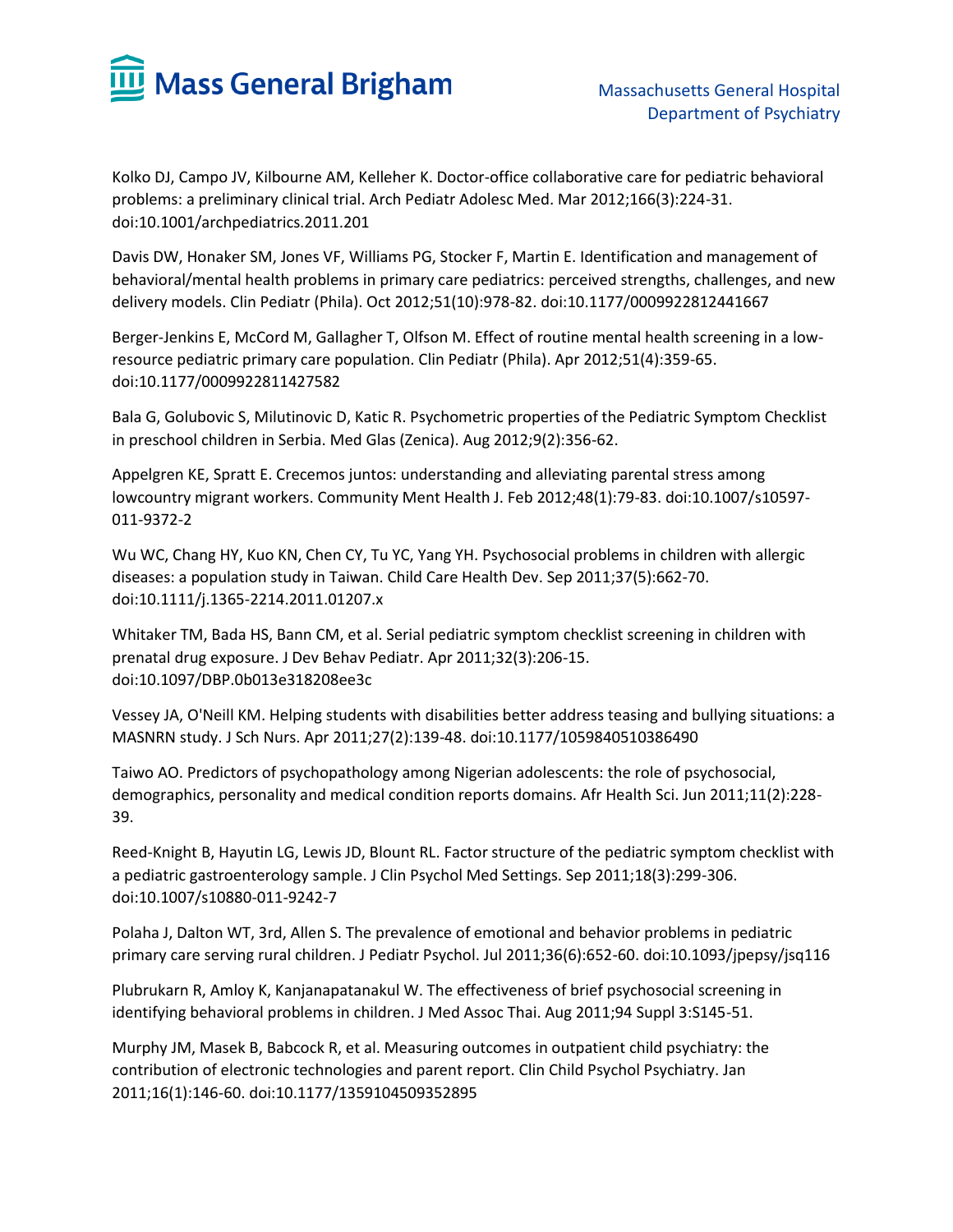

McCarty CA, Russo J, Grossman DC, et al. Adolescents with suicidal ideation: health care use and functioning. Acad Pediatr. Sep-Oct 2011;11(5):422-6. doi:10.1016/j.acap.2011.01.004

Lowenthal E, Lawler K, Harari N, et al. Validation of the Pediatric Symptom Checklist in HIV-infected Batswana. J Child Adolesc Ment Health. Jan 1 2011;23(1):17-28. doi:10.2989/17280583.2011.594245

Lindhiem O, Kolko DJ. Trajectories of symptom reduction during treatment for behavior problems in pediatric primary-care settings. Adm Policy Ment Health. Nov 2011;38(6):486-94. doi:10.1007/s10488- 011-0335-2

Kunz JH, Greenley RN, Howard M. Maternal, paternal, and family health-related quality of life in the context of pediatric inflammatory bowel disease. Qual Life Res. Oct 2011;20(8):1197-204. doi:10.1007/s11136-011-9853-3

Hacker KA, Arsenault LN, Williams S, Digirolamo AM. Mental and behavioral health screening at preventive visits: opportunities for follow-up of patients who are nonadherent with the next preventive visit. J Pediatr. Apr 2011;158(4):666-671 e2. doi:10.1016/j.jpeds.2010.09.059

Guzman MP, Jellinek M, George M, et al. Mental health matters in elementary school: first-grade screening predicts fourth grade achievement test scores. Eur Child Adolesc Psychiatry. Aug 2011;20(8):401-11. doi:10.1007/s00787-011-0191-3

Erdogan S, Ozturk M. Psychometric evaluation of the Turkish version of the Pediatric Symptom Checklist-17 for detecting psychosocial problems in low-income children. J Clin Nurs. Sep 2011;20(17-18):2591-9. doi:10.1111/j.1365-2702.2010.03537.x

Aranda MC, Middleton LS, Flake E, Davis BE. Psychosocial screening in children with wartime-deployed parents. Mil Med. Apr 2011;176(4):402-7. doi:10.7205/milmed-d-10-00202

Stone KC, LaGasse LL, Lester BM, et al. Sleep problems in children with prenatal substance exposure: the Maternal Lifestyle study. Arch Pediatr Adolesc Med. May 2010;164(5):452-6. doi:10.1001/archpediatrics.2010.52

Richardson LP, Rockhill C, Russo JE, et al. Evaluation of the PHQ-2 as a brief screen for detecting major depression among adolescents. Pediatrics. May 2010;125(5):e1097-103. doi:10.1542/peds.2009-2712

Norizan A, Shamsuddin K. Predictors of parenting stress among Malaysian mothers of children with Down syndrome. J Intellect Disabil Res. Nov 2010;54(11):992-1003. doi:10.1111/j.1365- 2788.2010.01324.x

Louthrenoo O, Ukarapol N, Wongsawasdi L. Psychosocial problems and childhood recurrent abdominal pain. J Med Assoc Thai. Dec 2010;93(12):1379-84.

Leiner MA, Puertas H, Caratachea R, Perez H, Jimenez P. Sensitivity and specificity of the pictorial Pediatric Symptom Checklist for psychosocial problem detection in a Mexican sample. Rev Invest Clin. Nov-Dec 2010;62(6):560-7.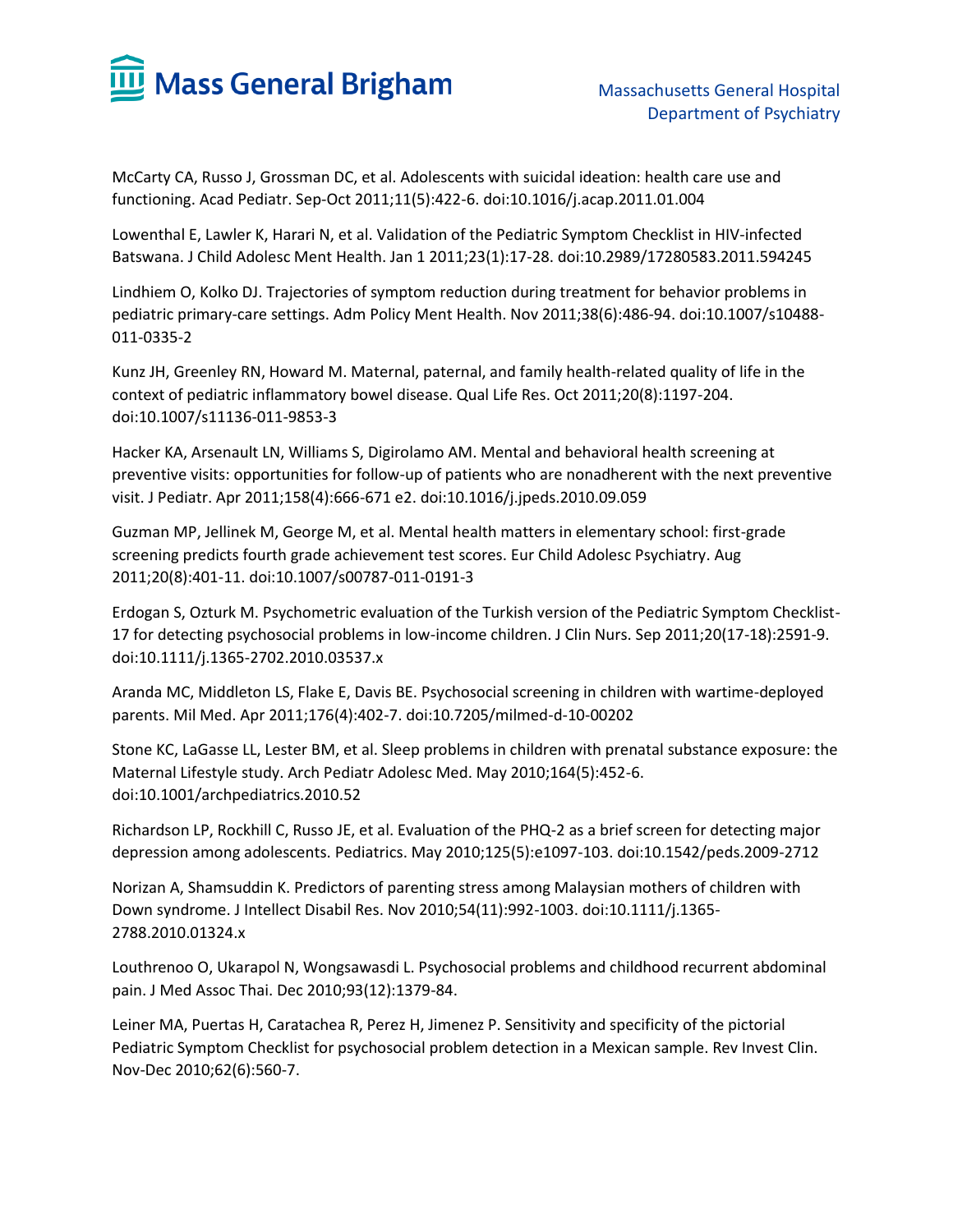

Kolko DJ, Campo JV, Kelleher K, Cheng Y. Improving access to care and clinical outcome for pediatric behavioral problems: a randomized trial of a nurse-administered intervention in primary care. J Dev Behav Pediatr. Jun 2010;31(5):393-404. doi:10.1097/DBP.0b013e3181dff307

Johnston BD, Martin-Herz SP. Correlates of reinjury risk in sibling groups: a prospective observational study. Pediatrics. Mar 2010;125(3):483-90. doi:10.1542/peds.2009-1594

Das S, Mukherjee A, Lodha R, Vatsa M. Quality of life and psychosocial functioning of HIV infected children. Indian J Pediatr. Jun 2010;77(6):633-7. doi:10.1007/s12098-010-0087-0

Chong SC, Chan YH, Ong HT, Low PS, Tay SK. Headache diagnosis, disability and co-morbidities in a multiethnic, heterogeneous paediatric Asian population. Cephalalgia. Aug 2010;30(8):953-61. doi:10.1177/0333102409356327

Chauhan JC, Kumar P, Dutta AK, Basu S, Kumar A. Assessment of dietary compliance to gluten free diet and psychosocial problems in Indian children with celiac disease. Indian J Pediatr. Jun 2010;77(6):649- 54. doi:10.1007/s12098-010-0092-3

Williams JR, Fredland N, Han HR, Campbell JC, Kub JE. Relational aggression and adverse psychosocial and physical health symptoms among urban adolescents. Public Health Nurs. Nov-Dec 2009;26(6):489- 99. doi:10.1111/j.1525-1446.2009.00808.x

Wagner JL, Smith GM, Ferguson PL, Wannamaker BB. Caregiver perceptions of seizure severity in pediatric epilepsy. Epilepsia. Sep 2009;50(9):2102-9. doi:10.1111/j.1528-1167.2009.02146.x

Vogels AG, Crone MR, Hoekstra F, Reijneveld SA. Comparing three short questionnaires to detect psychosocial dysfunction among primary school children: a randomized method. BMC Public Health. Dec 28 2009;9:489. doi:10.1186/1471-2458-9-489

Petersen MC, Kube DA, Whitaker TM, Graff JC, Palmer FB. Prevalence of developmental and behavioral disorders in a pediatric hospital. Pediatrics. Mar 2009;123(3):e490-5. doi:10.1542/peds.2008-2750

Hayutin LG, Reed-Knight B, Blount RL, Lewis J, McCormick ML. Increasing parent-pediatrician communication about children's psychosocial problems. J Pediatr Psychol. Nov-Dec 2009;34(10):1155- 64. doi:10.1093/jpepsy/jsp012

Hacker KA, Williams S, Myagmarjav E, Cabral H, Murphy M. Persistence and change in pediatric symptom checklist scores over 10 to 18 months. Acad Pediatr. Jul-Aug 2009;9(4):270-7. doi:10.1016/j.acap.2009.03.004

Gold J, Buonopane RJ, Caggiano RA, et al. Assessing outcomes in child psychiatry. Am J Manag Care. Apr 2009;15(4):210-6.

Flake EM, Davis BE, Johnson PL, Middleton LS. The psychosocial effects of deployment on military children. J Dev Behav Pediatr. Aug 2009;30(4):271-8. doi:10.1097/DBP.0b013e3181aac6e4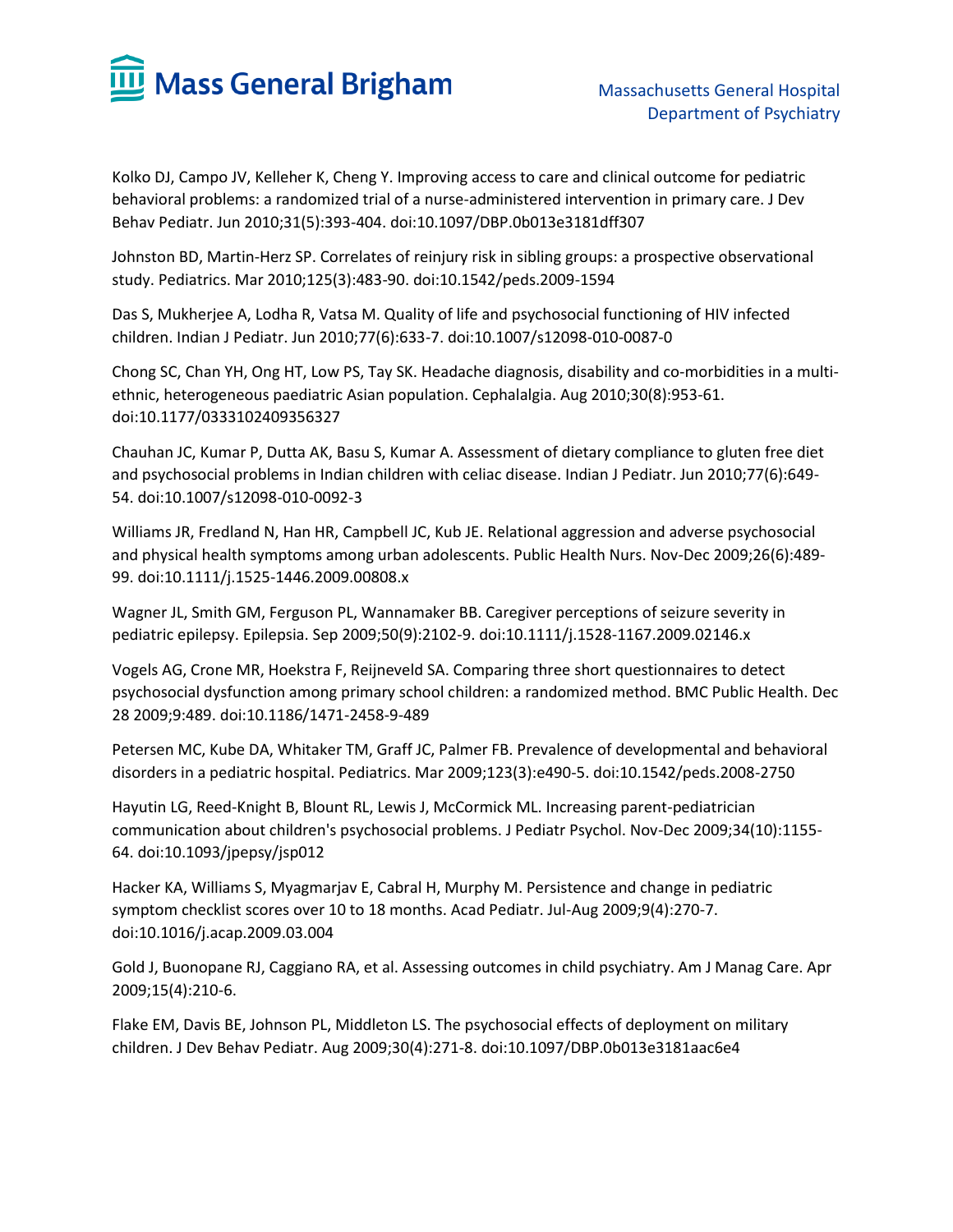

Committee on Psychosocial Aspects of Child Family Health, Task Force on Mental Health. The Future of Pediatrics: Mental Health Competencies for Pediatric Primary Care. Pediatrics. 2009;124(1):410-421. doi:10.1542/peds.2009-1061

Cancecko-Llego CD, Castillo-Carandang NT, Reyes AL. Validation of the Pictoral Pediatric Symptom Checklist-Filipino Version for the psychosocial screening of children in a low-income urban community. Acta Medica Philippina. 2009;43:62-68.

Andreas JB, O'Farrell TJ. Alcoholics Anonymous attendance following 12-step treatment participation as a link between alcohol-dependent fathers' treatment involvement and their children's externalizing problems. J Subst Abuse Treat. Jan 2009;36(1):87-100. doi:10.1016/j.jsat.2008.05.006

Thun-Hohenstein L, Herzog S. The predictive value of the pediatric symptom checklist in 5-year-old Austrian children. Eur J Pediatr. Mar 2008;167(3):323-9. doi:10.1007/s00431-007-0494-z

Steinbaum DP, Chemtob C, Boscarino JA, Laraque D. Use of a psychosocial screen to detect children with symptoms of posttraumatic stress disorder: an exploratory study. Ambul Pediatr. Jan-Feb 2008;8(1):32- 5. doi:10.1016/j.ambp.2007.08.007

Miller E, Wieneke KM, Murphy JM, et al. Child and parental poor health among families at risk for hunger attending a community health center. J Health Care Poor Underserved. May 2008;19(2):550-61. doi:10.1353/hpu.0.0008

Kostanecka A, Power T, Clarke A, Watkins M, Hausman CL, Blum NJ. Behavioral health screening in urban primary care settings: construct validity of the PSC-17. J Dev Behav Pediatr. Apr 2008;29(2):124-8. doi:10.1097/DBP.0b013e31816a0d9e

Saini A, Chandra J, Goswami U, Singh V, Dutta AK. Case control study of psychosocial morbidity in beta thalassemia major. J Pediatr. May 2007;150(5):516-20. doi:10.1016/j.jpeds.2007.01.025

McKee L, Roland E, Coffelt N, Olson AL, Forehand R, Massari C. Harsh Discipline and Child Problem Behaviors: The Roles of Positive Parenting and Gender. Journal of Family Violence. 2007;22(4):187-196.

Leiner MA, Balcazar H, Straus DC, Shirsat P, Handal G. Screening Mexicans for psychosocial and behavioral problems during pediatric consultation. Rev Invest Clin. Mar-Apr 2007;59(2):116-23.

Guevara JP, Rothbard A, Shera D, et al. Correlates of behavioral care management strategies used by primary care pediatric providers. Ambul Pediatr. Mar-Apr 2007;7(2):160-6. doi:10.1016/j.ambp.2006.12.006

Gardner W, Lucas A, Kolko DJ, Campo JV. Comparison of the PSC-17 and alternative mental health screens in an at-risk primary care sample. J Am Acad Child Adolesc Psychiatry. May 2007;46(5):611-618. doi:10.1097/chi.0b013e318032384b

Ahmad A, Khalique N, Khan Z. Behavioral and emotional problems of adolescents: Relationship with academic achievement. Indian Journal of Community Health. 2007;18(2):3-8.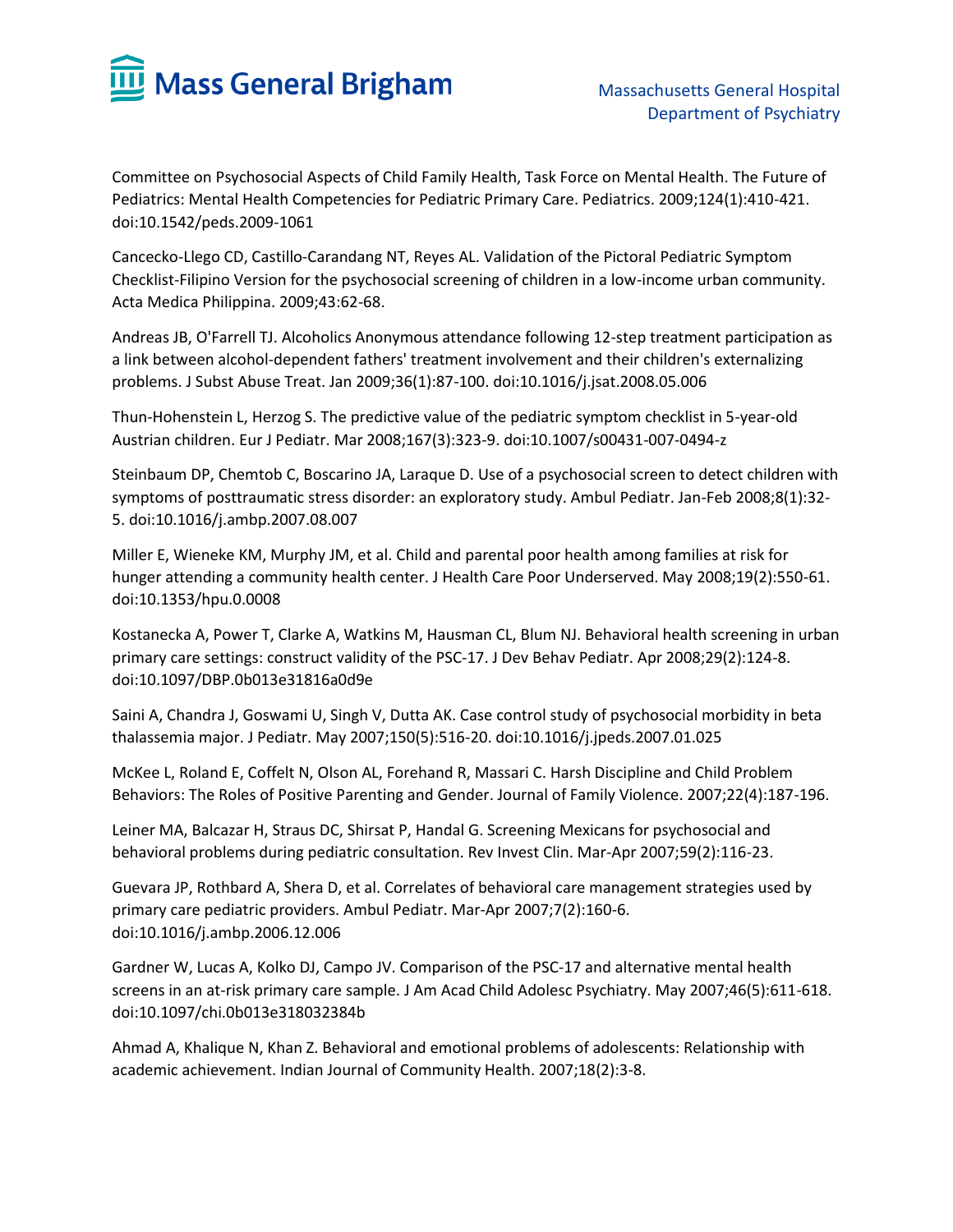

Weitzman CC, Leventhal JM. Screening for behavioral health problems in primary care. Current opinion in pediatrics. Dec 2006;18(6):641-8. doi:10.1097/MOP.0b013e3280108292

Reijneveld SA, Vogels AG, Hoekstra F, Crone MR. Use of the Pediatric Symptom Checklist for the detection of psychosocial problems in preventive child healthcare. BMC Public Health. Jul 27 2006;6:197. doi:10.1186/1471-2458-6-197

Ohene SA, Ireland M, McNeely C, Borowsky IW. Parental expectations, physical punishment, and violence among adolescents who score positive on a psychosocial screening test in primary care. Pediatrics. Feb 2006;117(2):441-7. doi:10.1542/peds.2005-0421

Hacker KA, Myagmarjav E, Harris V, Suglia SF, Weidner D, Link D. Mental health screening in pediatric practice: factors related to positive screens and the contribution of parental/personal concern. Pediatrics. Nov 2006;118(5):1896-906. doi:10.1542/peds.2006-0026

Connor DF, McLaughlin TJ, Jeffers-Terry M, et al. Targeted child psychiatric services: a new model of pediatric primary clinician--child psychiatry collaborative care. Clin Pediatr (Phila). Jun 2006;45(5):423- 34. doi:10.1177/0009922806289617

Bursch B, Tsao JC, Meldrum M, Zeltzer LK. Preliminary validation of a self-efficacy scale for child functioning despite chronic pain (child and parent versions). Pain. Nov 2006;125(1-2):35-42. doi:10.1016/j.pain.2006.04.026

Stoppelbein L, Greening L, Jordan SS, Elkin TD, Moll G, Pullen J. Factor analysis of the Pediatric Symptom Checklist with a chronically ill pediatric population. J Dev Behav Pediatr. Oct 2005;26(5):349-55. doi:10.1097/00004703-200510000-00002

Jordan SS, Hilker KA, Stoppelbein L, Elkin TD, Applegate H, Iyer R. Nocturnal enuresis and psychosocial problems in pediatric sickle cell disease and sibling controls. J Dev Behav Pediatr. Dec 2005;26(6):404-11. doi:10.1097/00004703-200512000-00003

Ishizaki Y, Ishizaki T, Ozawa K, Fukai Y, Hattori Y, Taniuchi S, Kobayashi Y. Psychosocial Problems Among Siblings of Children with Disabilities in Japan: Psychosocial Association Between Mothers and Siblings. Journal of Developmental and Physical Disabilities. 2005;17(2):119-132.

Glascoe FP. Screening for developmental and behavioral problems. Ment Retard Dev Disabil Res Rev. 2005;11(3):173-9. doi:10.1002/mrdd.20068

Duke N, Ireland M, Borowsky IW. Identifying psychosocial problems among youth: factors associated with youth agreement on a positive parent-completed PSC-17. Child Care Health Dev. Sep 2005;31(5):563-73. doi:10.1111/j.1365-2214.2005.00551.x

de la Barra F, Toledo V, Rodriguez J. Prediction of behavioral problems in Chilean schoolchildren. Child Psychiatry Hum Dev. Spring 2005;35(3):227-43. doi:10.1007/s10578-004-6459-9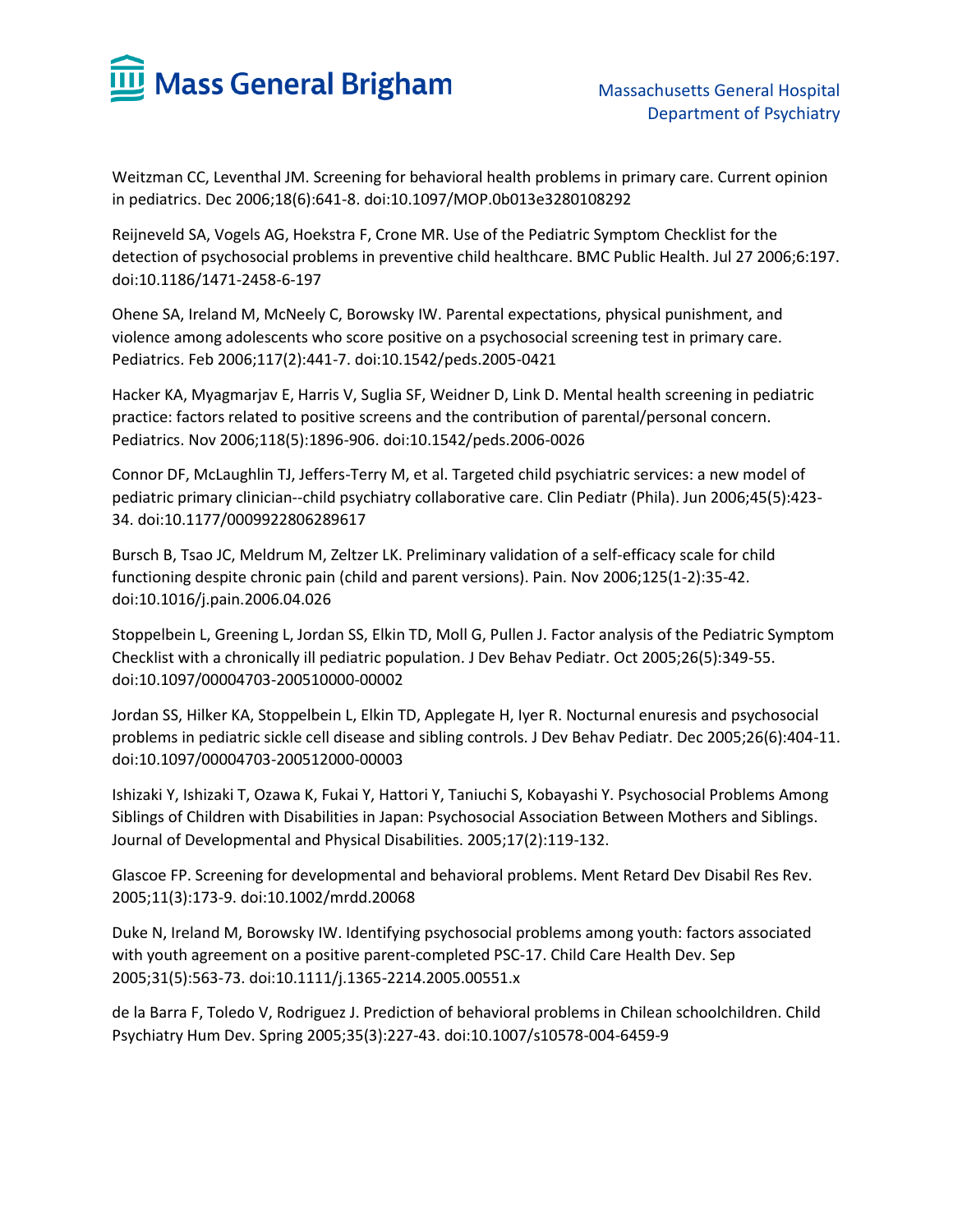

Wren FJ, Bridge JA, Birmaher B. Screening for childhood anxiety symptoms in primary care: integrating child and parent reports. J Am Acad Child Adolesc Psychiatry. Nov 2004;43(11):1364-71. doi:10.1097/01.chi.0000138350.60487.d3

Wildman BG, Stancin T, Golden C, Yerkey T. Maternal distress, child behaviour, and disclosure of psychosocial concerns to a paediatrician. Child Care Health Dev. Jul 2004;30(4):385-94. doi:10.1111/j.1365-2214.2004.00428.x

Kelley ML, Fals-Stewart W. Psychiatric disorders of children living with drug-abusing, alcohol-abusing, and non-substance-abusing fathers. J Am Acad Child Adolesc Psychiatry. May 2004;43(5):621-8. doi:10.1097/00004583-200405000-00016

Ivanenko A, Barnes ME, Crabtree VM, Gozal D. Psychiatric symptoms in children with insomnia referred to a pediatric sleep medicine center. Sleep Med. May 2004;5(3):253-9. doi:10.1016/j.sleep.2004.02.001

Gardner W, Kelleher KJ, Pajer K, Campo JV. Follow-up care of children identified with ADHD by primary care clinicians: A prospective cohort study. J Pediatr. Dec 2004;145(6):767-71. doi:10.1016/j.jpeds.2004.08.028

Cooke CG, Kelley ML, Fals-Stewart W, Golden J. A comparison of the psychosocial functioning of children with drug-versus alcohol-dependent fathers. Am J Drug Alcohol Abuse. Nov 2004;30(4):695-710. doi:10.1081/ada-200037530

Wren FJ, Scholle SH, Heo J, Comer DM. Pediatric mood and anxiety syndromes in primary care: who gets identified? Int J Psychiatry Med. 2003;33(1):1-16. doi:10.2190/UT6D-RDFG-LBT7-G39N

Stein BD, Jaycox LH, Kataoka SH, et al. A mental health intervention for schoolchildren exposed to violence: a randomized controlled trial. JAMA. Aug 6 2003;290(5):603-11. doi:10.1001/jama.290.5.603

Semansky RM, Koyanagi C, Vandivort-Warren R. Behavioral health screening policies in Medicaid programs nationwide. Psychiatr Serv. May 2003;54(5):736-9. doi:10.1176/appi.ps.54.5.736

Jutte DP, Burgos A, Mendoza F, Ford CB, Huffman LC. Use of the Pediatric Symptom Checklist in a lowincome, Mexican American population. Arch Pediatr Adolesc Med. Dec 2003;157(12):1169-76. doi:10.1001/archpedi.157.12.1169

Glascoe FP. Parents' evaluation of developmental status: how well do parents' concerns identify children with behavioral and emotional problems? Clin Pediatr (Phila). Mar 2003;42(2):133-8. doi:10.1177/000992280304200206

Gardner W, Kelleher KJ, Pajer KA, Campo JV. Primary care clinicians' use of standardized tools to assess child psychosocial problems. Ambul Pediatr. Jul-Aug 2003;3(4):191-5. doi:10.1367/1539- 4409(2003)003<0191:pccuos>2.0.co;2

Crabtree VM, Ivanenko A, Gozal D. Clinical and parental assessment of sleep in children with attentiondeficit/hyperactivity disorder referred to a pediatric sleep medicine center. Clin Pediatr (Phila). Nov-Dec 2003;42(9):807-13. doi:10.1177/000992280304200906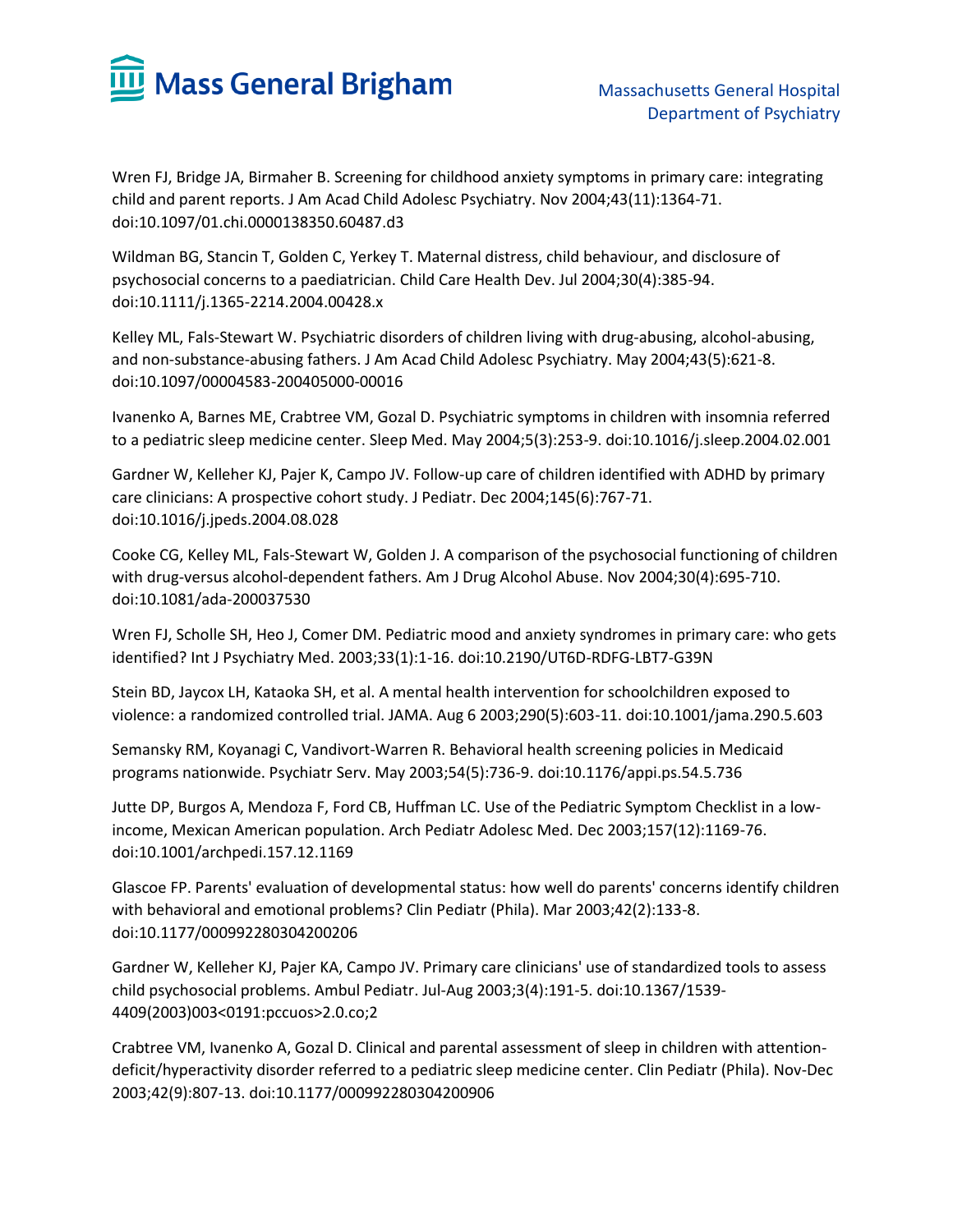

Borowsky IW, Mozayeny S, Ireland M. Brief psychosocial screening at health supervision and acute care visits. Pediatrics. Jul 2003;112(1 Pt 1):129-33. doi:10.1542/peds.112.1.129

Applegate H, Kelley ML, Applegate BW, Jayasinghe IK, Venters CL. Clinical case study: pediatric residents' discussions of and interventions for children's behavioral and emotional problems. J Pediatr Psychol. Jul-Aug 2003;28(5):315-21. doi:10.1093/jpepsy/jsg021

Sharp LK, Lipsky MS. Screening for depression across the lifespan: a review of measures for use in primary care settings. Am Fam Physician. Sep 15 2002;66(6):1001-8.

Rushton J, Bruckman D, Kelleher K. Primary care referral of children with psychosocial problems. Arch Pediatr Adolesc Med. Jun 2002;156(6):592-8. doi:10.1001/archpedi.156.6.592

Palermo TM, Childs G, Burgess ES, Kaugars AS, Comer D, Kelleher K. Functional limitations of schoolaged children seen in primary care. Child Care Health Dev. Sep 2002;28(5):379-89. doi:10.1046/j.1365- 2214.2002.00287.x

Nicholson B, Anderson M, Fox R, Brenner V. One Family at a Time: A Prevention Program for At-Risk Parents. Journal of Counseling and Development. 2002;80(3):362-371.

Kleinman RE, Hall S, Green H, et al. Diet, breakfast, and academic performance in children. Ann Nutr Metab. 2002;46 Suppl 1:24-30. doi:10.1159/000066399

Gardner W, Pajer KA, Kelleher KJ, Scholle SH, Wasserman RC. Child sex differences in primary care clinicians' mental health care of children and adolescents. Arch Pediatr Adolesc Med. May 2002;156(5):454-9. doi:10.1001/archpedi.156.5.454

Gardner W, Kelleher KJ, Pajer KA. Multidimensional adaptive testing for mental health problems in primary care. Med Care. Sep 2002;40(9):812-23. doi:10.1097/00005650-200209000-00010

Brickman AL, Garrity CP, Shaw JA. Risk factors for psychosocial dysfunction among enrollees in the State Children's Health Insurance Program. Psychiatr Serv. May 2002;53(5):614-9. doi:10.1176/appi.ps.53.5.614

Simonian SJ, Tarnowski KJ. Utility of the Pediatric Symptom Checklist for behavioral screening of disadvantaged children. Child Psychiatry Hum Dev. Summer 2001;31(4):269-78. doi:10.1023/a:1010213221811

Navon M, Nelson D, Pagano M, Murphy M. Use of the pediatric symptom checklist in strategies to improve preventive behavioral health care. Psychiatr Serv. Jun 2001;52(6):800-4. doi:10.1176/appi.ps.52.6.800

Gardner W, Nutting PA, Kelleher KJ, et al. Does the family APGAR effectively measure family functioning? J Fam Pract. Jan 2001;50(1):19-25.

Pagano ME, Cassidy LJ, Little M, Murphy JM, Jellinek MS. Identifying Psychosocial Dysfunction in School-Age Children: The Pediatric Symptom Checklist as a Self-Report Measure. Psychol Sch. Mar 1 2000;37(2):91-106. doi:10.1002/(SICI)1520-6807(200003)37:2%3C91::AID-PITS1%3E3.0.CO;2-3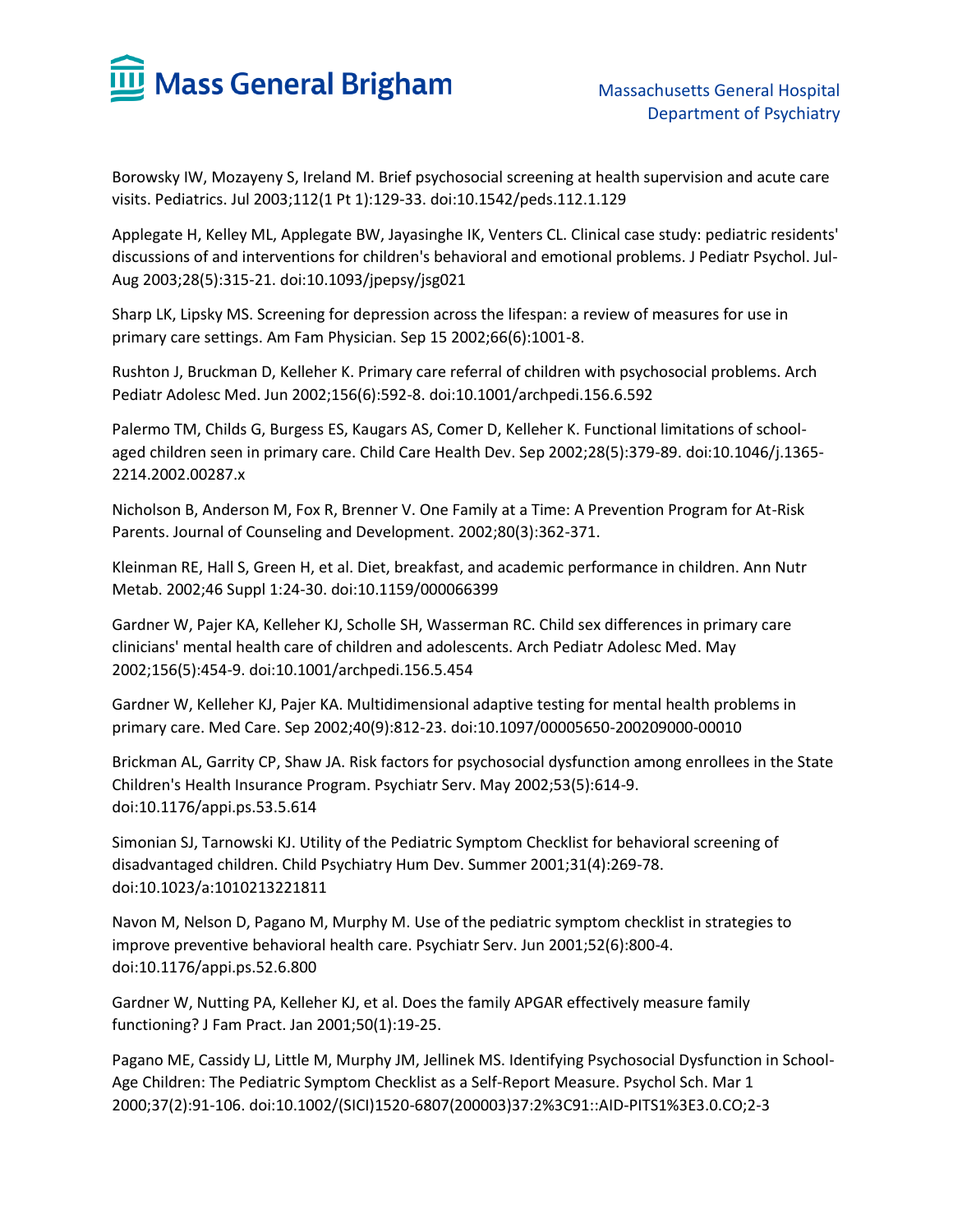

Gall G, Pagano ME, Desmond MS, Perrin JM, Murphy JM. Utility of psychosocial screening at a schoolbased health center. J Sch Health. Sep 2000;70(7):292-8. doi:10.1111/j.1746-1561.2000.tb07254.x

Bernal P, Estroff DB, Aboudarham JF, Murphy M, Keller A, Jellinek MS. Psychosocial morbidity: the economic burden in a pediatric health maintenance organization sample. Arch Pediatr Adolesc Med. Mar 2000;154(3):261-6. doi:10.1001/archpedi.154.3.261

Kelleher KJ, Moore CD, Childs GE, Angelilli ML, Comer DM. Patient race and ethnicity in primary care management of child behavior problems: a report from PROS and ASPN. Pediatric Research in Office Settings. Ambulatory Sentinel Practice Network. Med Care. Nov 1999;37(11):1092-104. doi:10.1097/00005650-199911000-00002

Murphy JM., Jellinek MJ, Milinsky S. The Pediatric Symptom Checklist: Validation in the real world of the junior high school. Journal of Pediatric Psychology, 1998;14:629-639.

Murphy JM, Wehler CA, Pagano ME, Little M, Kleinman RE, Jellinek MS. Relationship between hunger and psychosocial functioning in low-income American children. J Am Acad Child Adolesc Psychiatry. Feb 1998;37(2):163-70. doi:10.1097/00004583-199802000-00008

Kleinman RE, Murphy JM, Little M, et al. Hunger in children in the United States: potential behavioral and emotional correlates. Pediatrics. Jan 1998;101(1):E3. doi:10.1542/peds.101.1.e3

Kelleher KJ, Childs GE, Wasserman RC, McInerny TK, Nutting PA, Gardner, WP. Insurance status and recognition of psychosocial problems: A report from the Pediatric Research in Office Settings and the Ambulatory Sentinel Practice Networks. Archives of Pediatrics & Adolescent Medicine. 1998;151(11):1109-1115.

Ishizaki Y, Fukai Y, Kobayashi Y. Preliminary study of validation of the Japanese version of Pediatric Symptom Checklist by Jellinek of Massachusetts General Hospital: A new screening method for children with psychosocial and psychosomatic dysfunction. The Journal of the Japan Pediatric Society. 1997;101:1679-1985.

Pagano M, Murphy JM, Pedersen M, et al. Screening for psychosocial problems in 4-5-year-olds during routine EPSDT examinations: validity and reliability in a Mexican-American sample. Clin Pediatr (Phila). Mar 1996;35(3):139-46. doi:10.1177/000992289603500305

Murphy JM, Ichinose C, Hicks RC, et al. Utility of the Pediatric Symptom Checklist as a psychosocial screen to meet the federal Early and Periodic Screening, Diagnosis, and Treatment (EPSDT) standards: a pilot study. J Pediatr. Dec 1996;129(6):864-9. doi:10.1016/s0022-3476(96)70030-6

Lloyd J, Jellinek MS, Little M, Murphy JM, Pagano M. Screening for psychosocial dysfunction in pediatric inpatients. Clin Pediatr (Phila). Jan 1995;34(1):18-24. doi:10.1177/000992289503400104

Jellinek M, Little M, Murphy JM, Pagano M. The Pediatric Symptom Checklist. Support for a role in a managed care environment. Arch Pediatr Adolesc Med. Jul 1995;149(7):740-6. doi:10.1001/archpedi.1995.02170200030004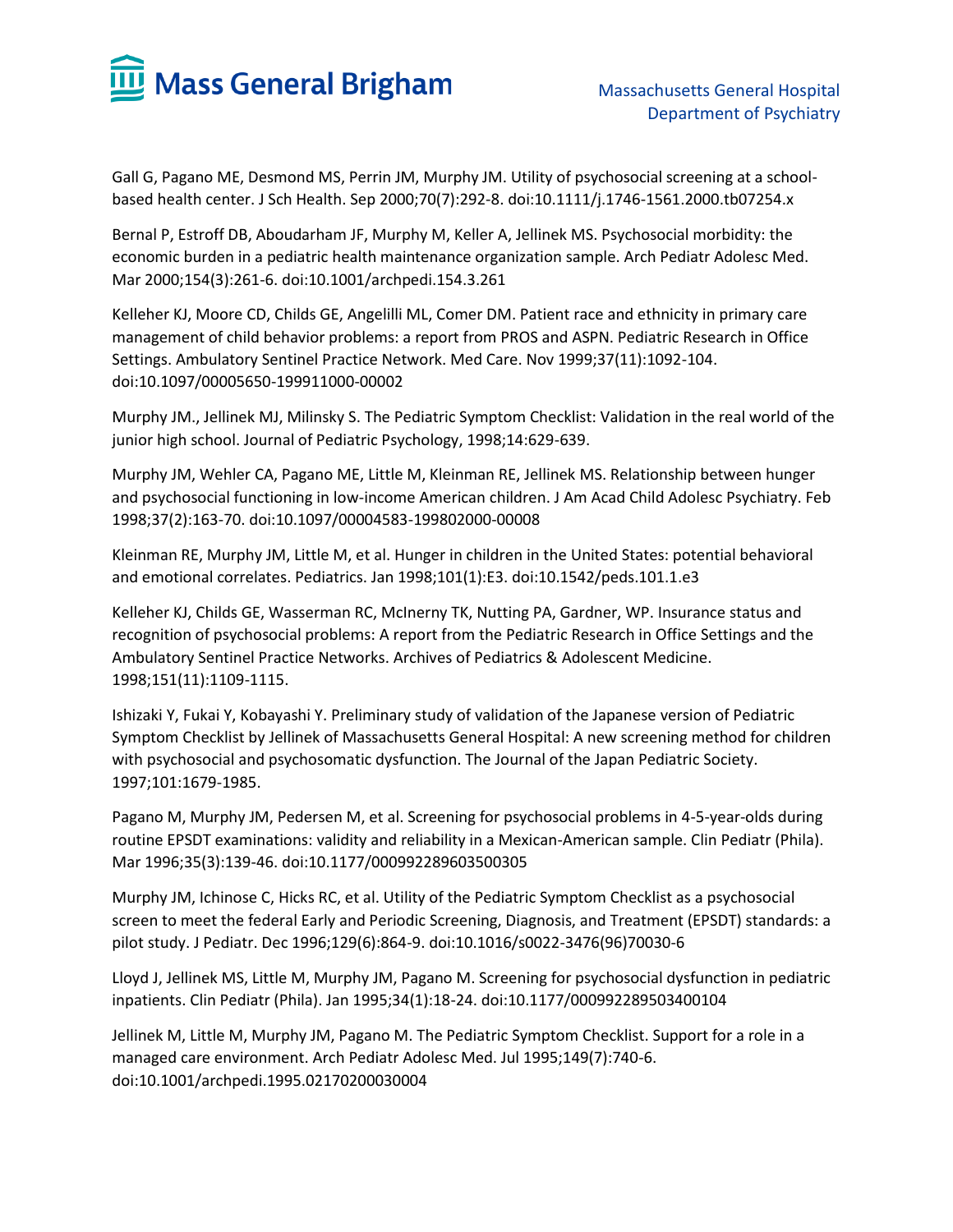

Holden EW, Schuman WB. The detection and management of mental health disorders in primary pediatric care. Journal of Clinical Psychology in Medical Settings. 1995;2(1):71-87.

Little M, Murphy JM, Jellinek MS, Bishop SJ, Arnett HL. Screening 4- and 5-year-old children for psychosocial dysfunction: A preliminary study with the Pediatric Symptom Checklist. Journal of Developmental & Behavioral Pediatrics. 1994;15(3):191-197.

Jellinek MS. Managed care: good or bad news for children? J Dev Behav Pediatr. Aug 1994;15(4):273-4.

Murphy JM, Reede J, Jellinek MS, Bishop SJ. Screening for psychosocial dysfunction in inner-city children: further validation of the Pediatric Symptom checklist. J Am Acad Child Adolesc Psychiatry. Nov 1992;31(6):1105-11. doi:10.1097/00004583-199211000-00019

Murphy JM, Arnett HL, Bishop SJ, Jellinek MS, Reede JY. Screening for psychosocial dysfunction in pediatric practice. A naturalistic study of the Pediatric Symptom Checklist. Clin Pediatr (Phila). Nov 1992;31(11):660-7. doi:10.1177/000992289203101104

Sturner RA. Parent questionnaires: basic office equipment? J Dev Behav Pediatr. Feb 1991;12(1):51-4.

Rauch PK, Jellinek MS, Murphy JM, et al. Screening for psychosocial dysfunction in pediatric dermatology practice. Clin Pediatr (Phila). Aug 1991;30(8):493-7. doi:10.1177/000992289103000807

Jellinek MS, Bishop SJ, Murphy JM, Biederman J, Rosenbaum JF. Screening for dysfunction in the children of outpatients at a psychopharmacology clinic. Am J Psychiatry. Aug 1991;148(8):1031-6. doi:10.1176/ajp.148.8.1031

Bishop SJ, Murphy JM, Jellinek MS, Dusseault K. Psychosocial screening in pediatric practice: a survey of interested physicians. Clin Pediatr (Phila). Mar 1991;30(3):142-7. doi:10.1177/000992289103000301

Jellinek MS, Murphy JM. Use of the pediatric symptom checklist in outpatient practice. Current problems in pediatrics. 1990;20:602-609.

Jellinek MS, Murphy JM. The recognition of psychosocial disorders in pediatric office practice: the current status of the pediatric symptom checklist. J Dev Behav Pediatr. Oct 1990;11(5):273-8.

Walker WO, Jr., LaGrone RG, Atkinson AW. Psychosocial screening in pediatric practice: identifying highrisk children. J Dev Behav Pediatr. Jun 1989;10(3):134-8.

Murphy JM, Jellinek M. Screening for psychosocial dysfunction in economically disadvantaged and minority group children: further validation of the Pediatric Symptom Checklist. Am J Orthopsychiatry. Jul 1988;58(3):450-456. doi:10.1111/j.1939-0025.1988.tb01605.x

Jellinek MS, Murphy JM. Screening for psychosocial disorders in pediatric practice. Am J Dis Child. Nov 1988;142(11):1153-7. doi:10.1001/archpedi.1988.02150110031013

Jellinek MS, Murphy JM, Robinson J, Feins A, Lamb S, Fenton T. Pediatric Symptom Checklist: screening school-age children for psychosocial dysfunction. J Pediatr. Feb 1988;112(2):201-9. doi:10.1016/s0022- 3476(88)80056-8